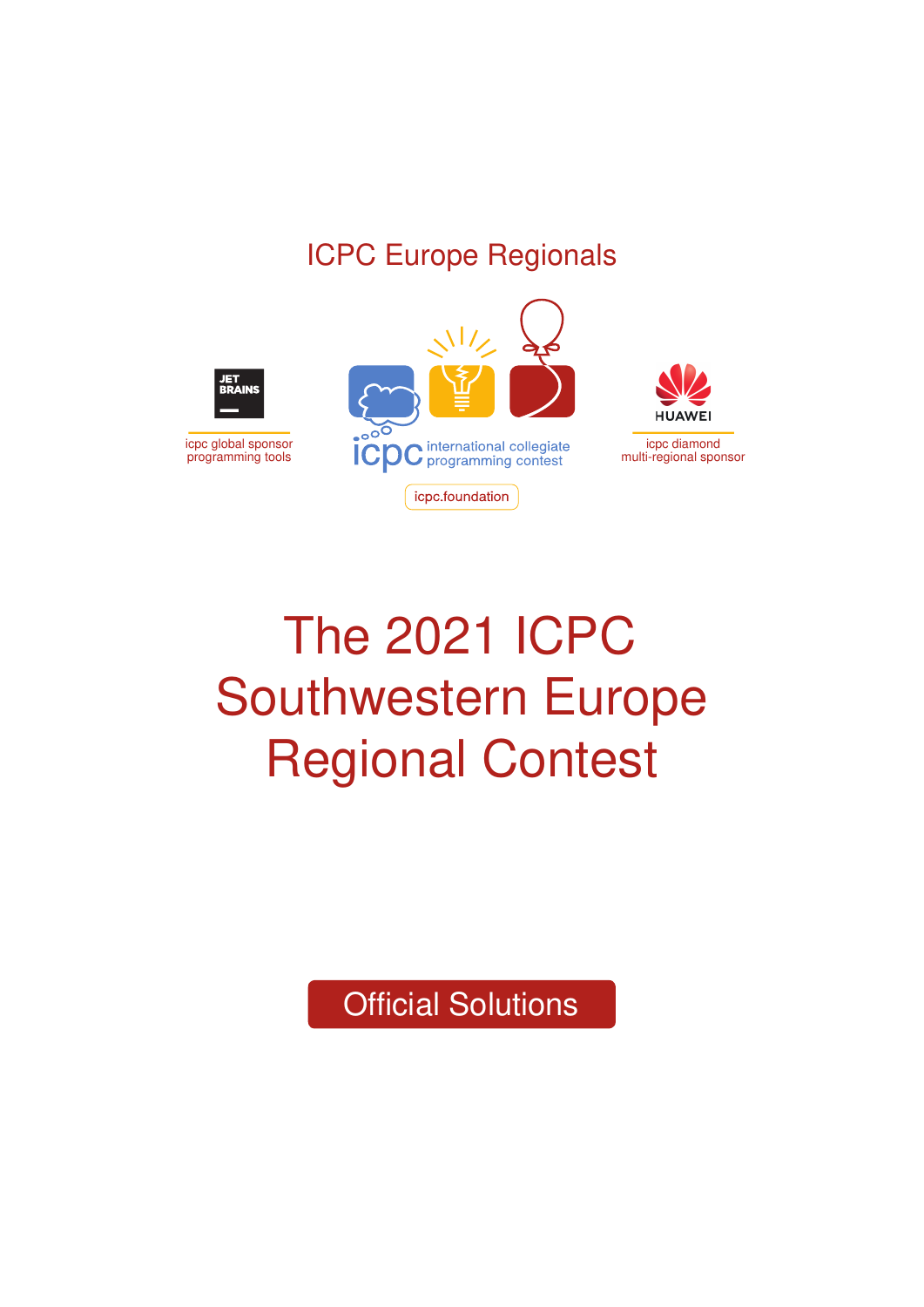# A Organizing SWERC

AUTHOR: FEDERICO GLAUDO Preparation: Federico Glaudo

This is the ice breaker problem of the contest. To solve it one shall implement what is described in the statement.

One way to implement it is to keep an array beauty[1...10] (initialized to 0), so that, for  $1 \leq$ diff  $\leq$  10, the value beauty [diff] corresponds to the maximum beauty of a proposed problem with difficulty equal to diff. One can update the entries of beauty while processing the input. In the end, if some entries of beauty are still 0 then the correct output is MOREPROBLEMS, otherwise it is the sum of the entries beauty[1] + beauty[2] +  $\cdots$  + beauty[10].

Notice that the small size of the input allows for less efficient solutions. For instance, one could iterate 10 times over the problems, once for each difficulty, and find the maximum beauty associated with difficulty  $i$  during the  $i$ -th iteration (this way, array beauty is not needed).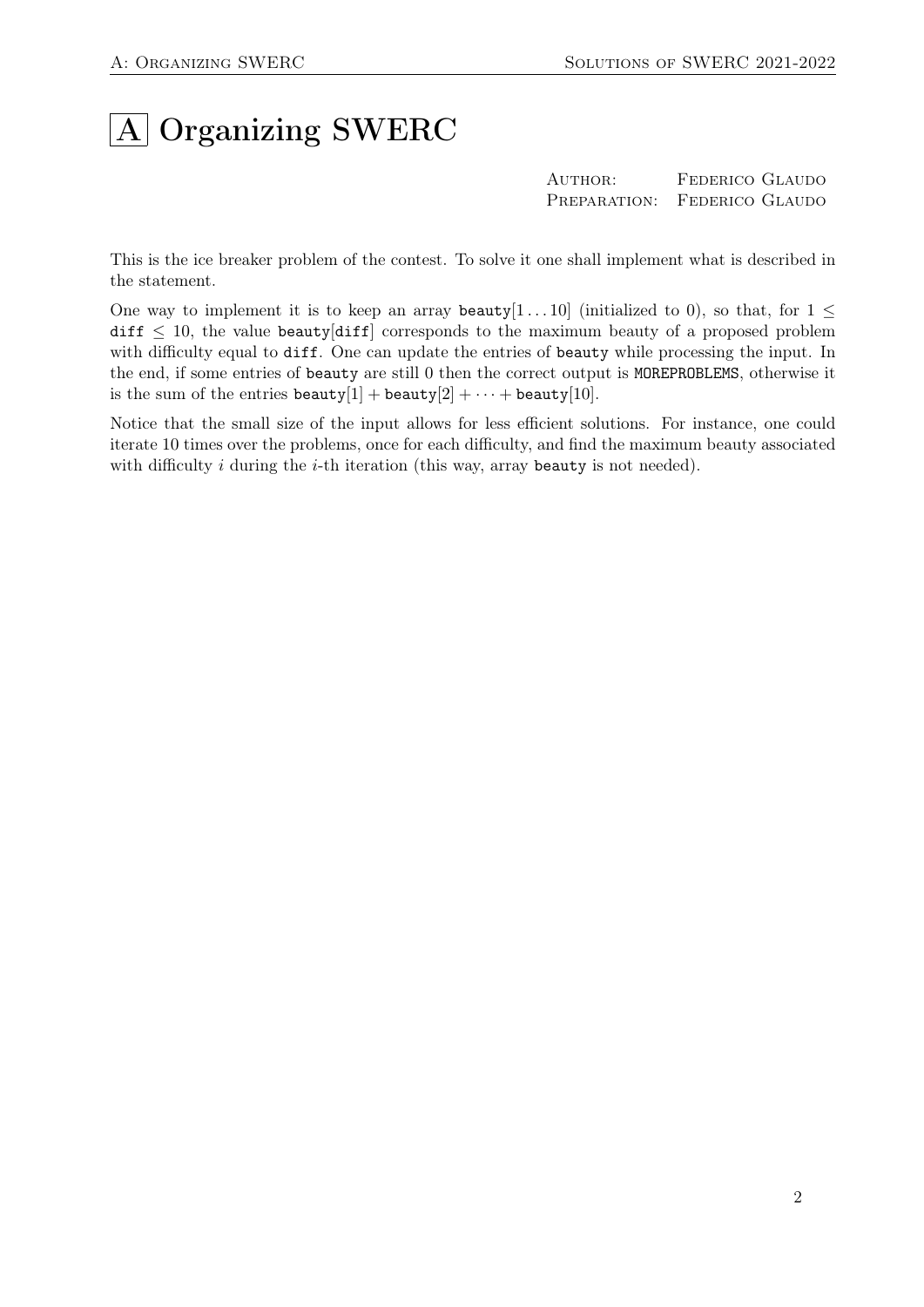## **B** Drone Photo

AUTHOR: ANDREA CIPRIETTI Preparation: Filippo Baroni

For each  $i = 1, \ldots, n^2$ , let:

- $s_i$  denote the *i*-year-old contestant;
- $u_i$  be the number of contestants on the same row as  $s_i$  who are (strictly) under i years old;
- $v_i$  be the number of contestants on the same column as  $s_i$  who are (strictly) under i years old.

The numbers  $u_i$  and  $v_i$  can be easily computed in  $\mathcal{O}(n^2)$  after sorting the contestants by age, by iterating on them in increasing order of age and keeping track of how many contestants in each row and column we have already considered.

Let A be the answer to the problem, i.e. the number of ways to choose four contestants so that the poles do not cross. We claim that

$$
2A = \sum_{i=1}^{n^2} [u_i(n-1-v_i) + (n-1-u_i)v_i].
$$

This gives a solution to the problem with overall time complexity  $\mathcal{O}(n^2 \log n)$ , or  $\mathcal{O}(n^2)$  if we use counting sort (which is feasible since the ages are in the range  $[1, n^2]$ ). Let us now justify the claim.

Given an axis-aligned rectangle, we say that a contestant s standing on one if its vertices is *inter*mediate if exactly one of the two contestants on vertices adjacent to s is younger than s. Rectangles in which the poles don't cross can be characterised by the fact that exactly two of the contestants on their vertices are intermediate (see figure (a) below for an example). On the contrary, rectangles in which the poles do cross have no intermediate contestants (figure (b)).



The right-hand side of the equation is the sum over all contestants s of the number of rectangles for which  $s$  is intermediate. Therefore, by the previous remark, this summation equals twice the number of rectangles with non-crossing poles, i.e. twice the answer to the problem.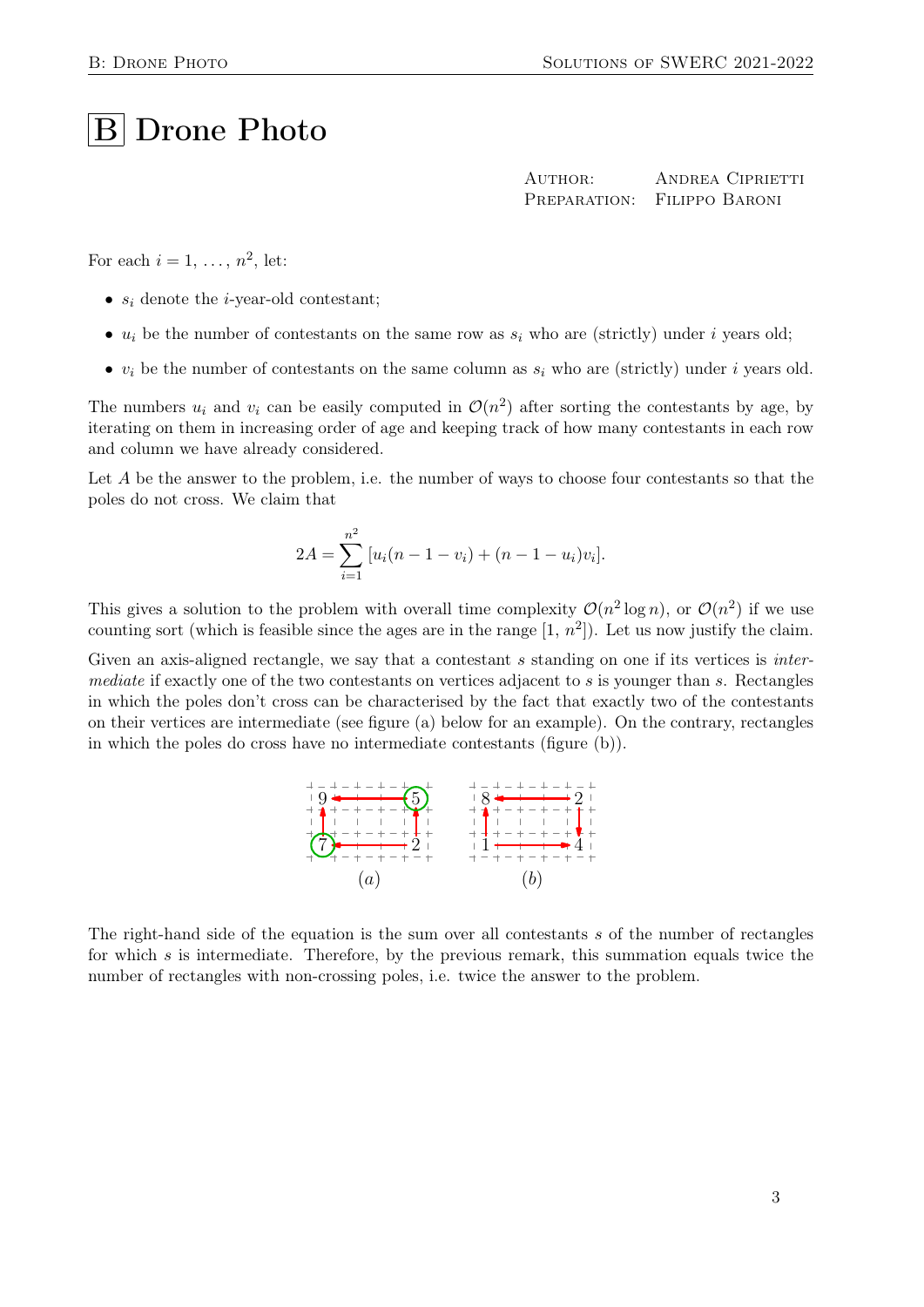### |C| Il Derby della Madonnina

AUTHOR: GERARD ORRIOLS Preparation: Gerard Orriols

Let  $x_i := vt_i - a_i$  and  $y_i := vt_i + a_i$  for  $i = 1, ..., n$ . The main observation to solve this problem is that a sequence of kicks with indices  $i_1, \ldots, i_k$  can be seen (in this order and starting from the first one) if and only if both sequences  $x_{i_1}, \ldots, x_{i_k}$  and  $y_{i_1}, \ldots, y_{i_k}$  are nondecreasing. To see this, observe that

$$
x_i \le x_j \iff vt_i - a_i \le vt_j - a_j \iff a_j - a_i \le v(t_j - t_i)
$$

and

$$
y_i \le y_j \iff vt_i + a_i \le vt_j + a_j \iff a_i - a_j \le v(t_j - t_i).
$$

Moreover

$$
t_i = \frac{x_i + y_i}{2v},
$$

so if both sequences are nondecreasing, then their corresponding times are in increasing order and it holds that  $|a_{i_{\ell+1}} - a_{i_{\ell}}| \le v(t_{i_{\ell+1}} - t_{i_{\ell}})$ , which means that each event can be reached from the previous one. The converse is clear from the previous inequalities.

In order to impose the condition that the events can be reached starting from position 0 at time 0, it is enough to remove all points which cannot be reached from the origin, that is, with  $|a_i| > vt_i$ . We will assume that these events have been eliminated and still denote by  $n$  the total number of events.

We have thus reduced the problem to finding the longest increasing subsequence of the y-values when ordered by increasing x-value. More precisely, let  $(p_1, \ldots, p_n)$  be the permutation of  $(1, \ldots, n)$  such that

$$
i < j \implies x_{p_i} < x_{p_j}
$$
 or  $(x_{p_i} = x_{p_j} \text{ and } y_{p_i} < y_{p_j}).$ 

Then the solution of the problem is the length of the [longest \(non-strictly\) increasing subsequence](https://en.wikipedia.org/wiki/Longest_increasing_subsequence) of the list  $y_{p_1}, \ldots, y_{p_n}$ .

There are classical algorithms to solve this efficiently in  $\mathcal{O}(n \log n)$  time. For instance, this complexity is achieved by an approach that processes the elements from left to right and uses binary searches to update the value of the smallest possible last element of a length- $k$  increasing subsequence in every prefix for every  $k$ .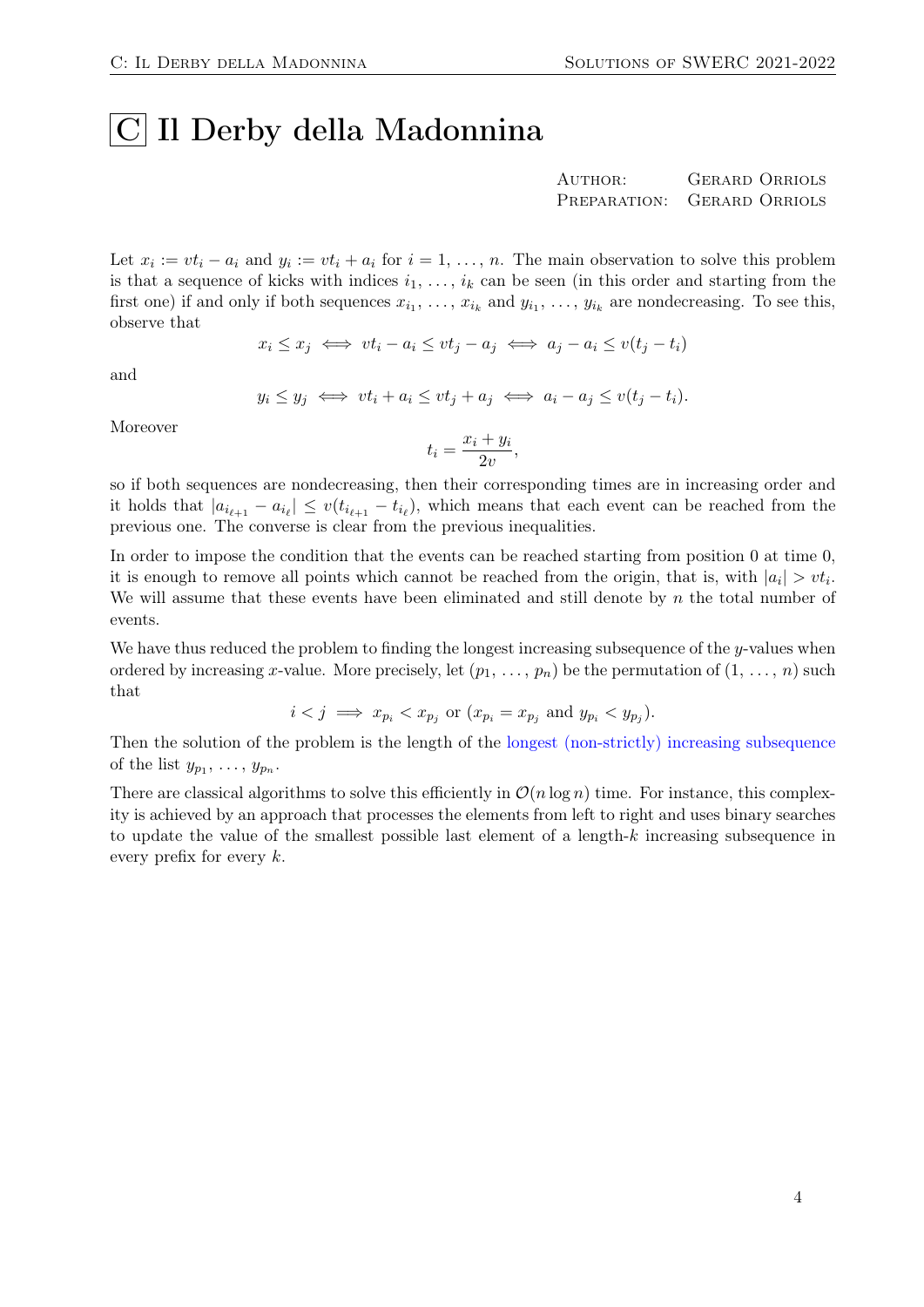### $|D|$  Ice Cream Shop

| AUTHOR: | <b>STEFANIE ZBINDEN</b>    |
|---------|----------------------------|
|         | PREPARATION: PEDRO PAREDES |

Suppose there are ice cream shops located  $a$  and  $b$  meters to the right of the first hut, such that  $a < b$ . If we place our ice cream shop in any location in the interval [a, b] it can only be strictly closer to huts located in the interval  $(a, b)$ , since any hut located at or before a will be closer to the ice cream shop located at  $a$  and any hut located at or after  $b$  will be closer to the ice cream shop located at b. We now present two approaches to solve the problem starting from this observation.

#### First solution

Let  $a < b$  be the positions of two ice cream shops, and let us further assume that there is no other ice cream shop between a and b. Of course, it is never convenient to put the new shop at a or b. What happens if we place our new shop at  $s \in (a, b)$ ? It is easy to see that the only huts whose people will buy ice creams are those in the open interval  $\left(\frac{a+s}{2}, \frac{s+b}{2}\right)$ . Notice that this interval has length  $\frac{s+b}{2} - \frac{a+s}{2} = \frac{b-a}{2}$ , i.e., half the length of  $(a, b)$ , which is independent of s.



On the other hand, consider an interval  $(l, r)$  such that  $a \le l < r \le b$  and  $r - l = \frac{b-a}{2}$ . If we choose  $s = 2l - a$ , the interval  $\left(\frac{a+s}{2}, \frac{s+b}{2}\right)$  is exactly  $(l, r)$ . This means that for every interval  $(l, r)$  of length  $\frac{b-a}{2}$  which lies entirely in  $(a, b)$ , it is possible to achieve a total number of ice creams given by

$$
f(l, r) := \sum_{100i \in (l, r)} p_{i+1}.
$$

(Recall that the position of the *i*-th hut is  $100(i - 1)$ .)

Thus the answer is the maximum of  $f(l, r)$ , over all intervals such that there exist a and b as above and  $r - l \leq \frac{b-a}{2}$ . Also notice that we can restrict our search to the intervals with  $l = 100k - \frac{1}{2}$  $rac{1}{2}$  for some  $0 \leq k \leq n-1$ . We can therefore proceed as follows.

- Iterate over  $k = 0, \ldots, n-1$ .
- For each k, find the greatest  $x_i < 100k$ . This can be done in amortized constant time or via binary search — after sorting the  $x_i$ 's.
- Compute  $f(l, r)$ , where  $l = 100k \frac{1}{2}$  $\frac{1}{2}$  and  $r = \min\left(x_{j+1}, l + \frac{x_{j+1}-x_j}{2}\right)$  (assume the  $x_j$ 's are sorted). This is easy to do having precomputed the prefix sums of  $p_1, \ldots, p_n$ .
- Return the maximum of all these values.

One must be careful with "boundary conditions", that is, values of  $k$  such that 100 $k$  lies to the left or to the right of all ice cream shops. These are best handled by introducing two dummy shops at positions  $-\infty$  and  $+\infty$ .

The solution has  $\mathcal{O}(n+m\log m)$  time complexity and  $\mathcal{O}(n+m)$  space complexity.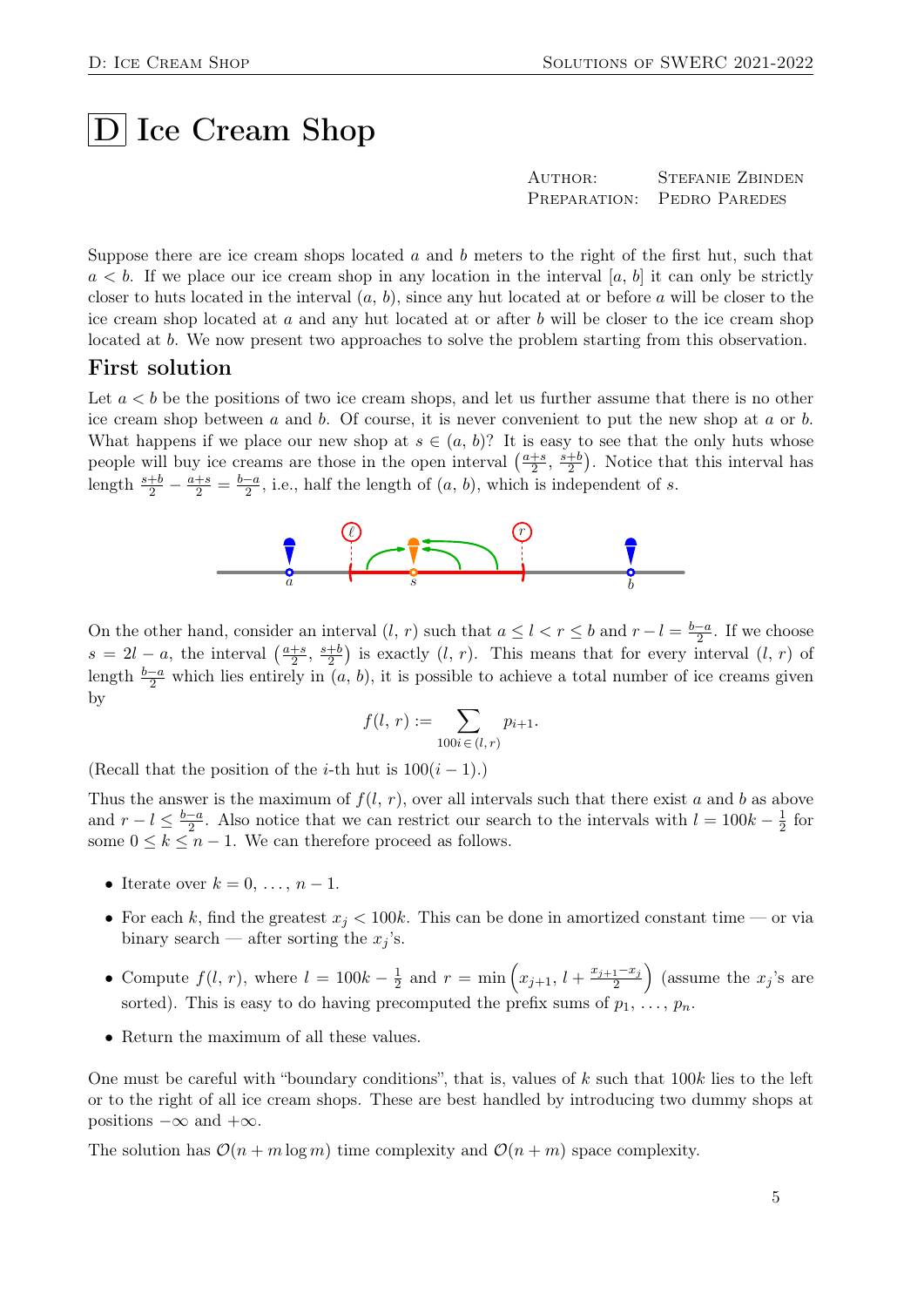#### Second solution

Pick again two ice cream shops at  $a < b$ , with no other ice cream shops in between, and consider a hut located at h such that  $a < h < b$ . If we place our shop in s such that s is between a and h, then we will always be closer to h than the ice cream shop located at  $a$ . However, we are only closer than the ice cream shop at b if the distance from s to h is smaller than the distance from h to b. Formally this means  $h - s < b - h$ . If we rearrange this expression, we conclude that we will be closer to h if  $s > 2h - b$ . Analogously, if we place our shop in s such that s is between h and b, we will be closer to h if  $s < 2h - a$ . Hence, we conclude that if we want to be closer to h then we have to place our shop in the interval  $(2h - b, 2h - a)$  (note that this is an open interval since we want to be strictly closer to  $h$ ).

Using this idea, we can now compute for every hut h an interval such that if we place our shop in any point in that interval then our shop will be the closest to hut  $h$ . Let us assume we have all these intervals, how do we determine the optimal solution from this information? Notice that the optimal solution is a point that maximizes the sum of the  $p_i$  of all the intervals it is contained in. We can find this maximum sum efficiently using a *sweep-line* approach. Picture a vertical line that is going to sweep through all of these intervals from left to right. As this line moves we want to keep the sum of the  $p_i$  corresponding to the intervals it currently intersects, so we store that value in a counter and whenever the line reaches the starting point of an interval we add its value to the counter, conversely whenever it reaches the endpoint of an interval we subtract its value from the counter. The solution is the maximum value the counter achieves during this process.

To implement this efficiently, the only thing we need to observe is that the only relevant "events" to this procedure are the start- and endpoints of intervals. So our sweep-line algorithm can be implemented as follows: for every interval  $(l_i, r_i)$  corresponding to hut  $p_i$  add a point  $(l_i, p_i)$  and a point  $(r_i, -p_i)$  to a list of points. Sort this list according to the first component. Iterate through the sorted points and store a counter (initially 0). Whenever we reach a point  $(a, b)$  add b to the counter. This requires time  $\mathcal{O}(n \log n)$  since we have to sort all of the 2n "event" points and then iterate through them once.

Before doing that, however, we need to compute each hut's interval. To do so we have to determine the closest ice cream shops a and b such that  $a < h$  and  $b > h$  and then the interval is given by  $(2h - b, 2h - a)$ . If we sort the  $x_i$  locations of all the ice cream shops we can find this using *binary* search or by iterating through the huts and ice cream shops simultaneously (this is also known as a two pointers technique). The time complexity of the binary search method is  $\mathcal{O}((m+n) \log m)$ , since we first sort the  $x_i$  and then for each hut we perform one binary search. The time complexity of the two pointers method is  $\mathcal{O}(m \log m + n)$ , since we first sort the  $x_i$  and then iterate through all the  $n$  huts and  $m$  ice cream shops once.

Combining all of this we get a solution that runs in  $\mathcal{O}(m \log m + n \log n)$  time.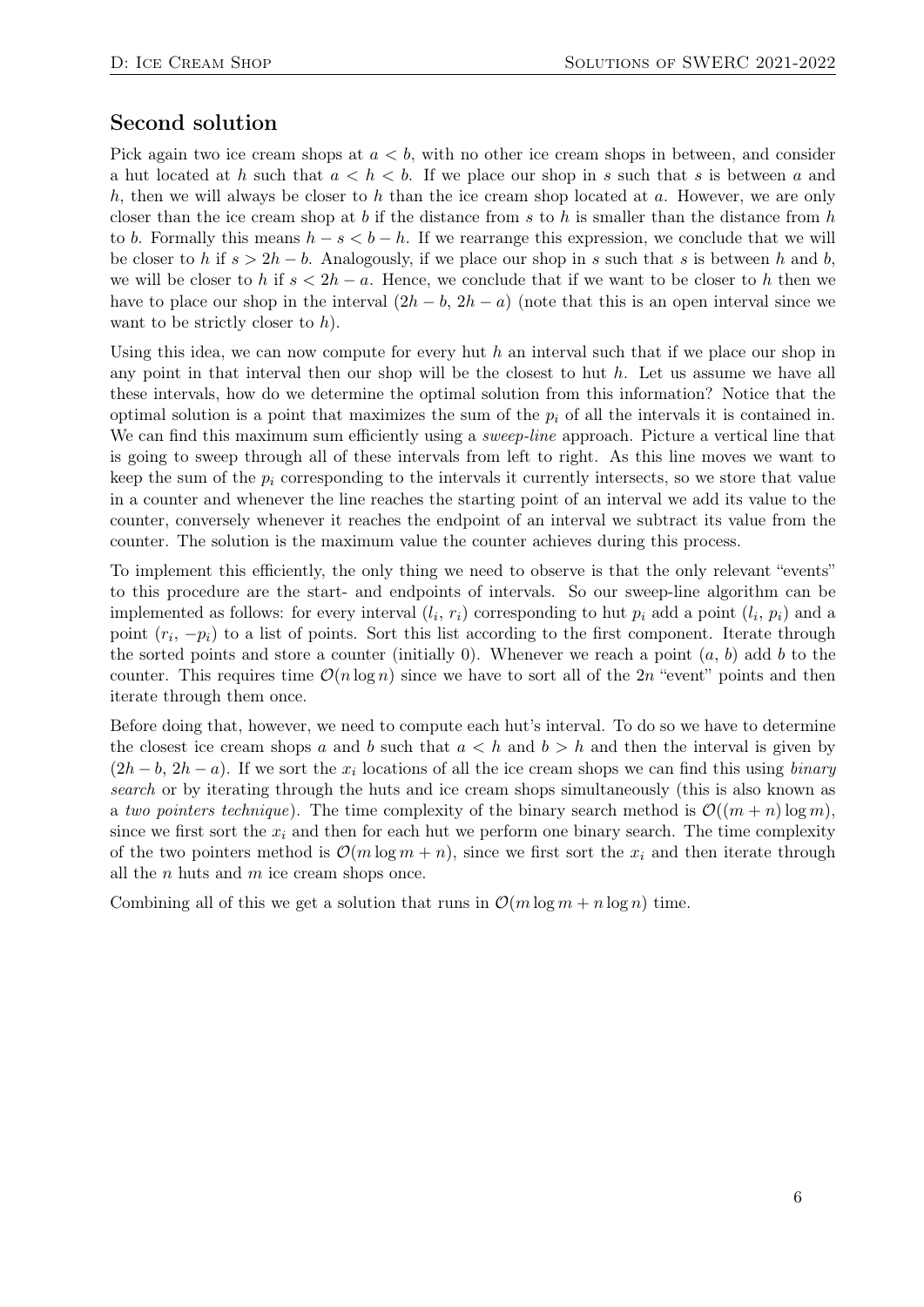# **E** Evolution of Weasels

| AUTHOR: | <b>STEFANIE ZBINDEN</b>       |
|---------|-------------------------------|
|         | PREPARATION: STEFANIE ZBINDEN |

To solve the problem we need the following observations.

- Every mutation is reversible. Hence, instead of trying to find a sequence of mutations of the string u to get to the string v, we can try to find a sequence of mutations of the string u and a sequence of mutations of the string  $v$  such that both of them are the same after the mutations.
- In all possible mutations, we never change the parity of the occurrence of a character. Thus, if the parity of the occurrences of  $A$ ,  $B$  and  $C$  is not the same in  $u$  and  $v$ , there does not exist a sequence of mutations to get from  $u$  to  $v$ . For the rest of the solution we assume that the parities are the same in both strings.

We can transform the string AB to the string BA via the following sequence of moves: start with AB, then insert BB at the back of the string to get ABBB, then insert the string ABAB in the second to last position to get ABBABABB. Removing the two occurences of BB we get the string AABA and then removing AA we get to BA. A similar trick can be done to transform the string BC to the string CB. While this series of steps might seem magical, viewing the problem as a group theoretic problem (see a later section) gives us this observation almost for free.

The observation above tells us that we can move the letter B to any position we want and can essentially ignore it; let  $u'$  and  $v'$  be the strings we obtain from u and v when removing all occurrences of B. When ignoring the letter B, the strings ABAB and BCBC are the same as the strings AA and CC, thus we now have strings consisting of the letters A and C and we can add and remove substrings of the form AA and CC. This is a much easier problem. We can iteratively remove occurences of AA or CC from  $u'$  and  $v'$  until no removal is possible anymore. If the strings are the same after the removal, a sequence of mutations is possible, otherwise it is not.

Optimizing the runtime. If we remove occurrences of AA and CC iteratively the runtime of our algorithm is quadratic (in the length of the strings), which is fast enough to pass. There exists a linear time algorithm: Keep a stack of the substring you visited but could not remove (at the beginning, this is empty). Then iterate through your string. If the letter you currently look at is the same as the last letter in your stack, delete the last letter in your stack. If not add the letter to your stack.

#### Viewing the problem as a group theoretic problem

This is a different perspective on the problem and might require some knowledge about groups and their presentations to understand. In the language of groups, the problem statement can be reformulated as follows: Do the words u and v represent the same element in the group  $G = \{A, B, C\}$  $A^2 = B^2 = C^2 = ABAB = BCBC = 1$ ? The words u and v represent the same element if and only if  $w = uv^{-1}$  represents the identity in G. Furthermore A and B commute:  $A^2 = 1$  implies that  $A = A^{-1}$ and the same holds for B and C. Thus,  $1 = ABAB = ABA^{-1}B^{-1}$ , which directly implies  $AB = BA$ . Analogously, we get that  $BC = CB$ .

Now the only thing left to check is:

• Does the letter B occur evenly many times in  $w$ ?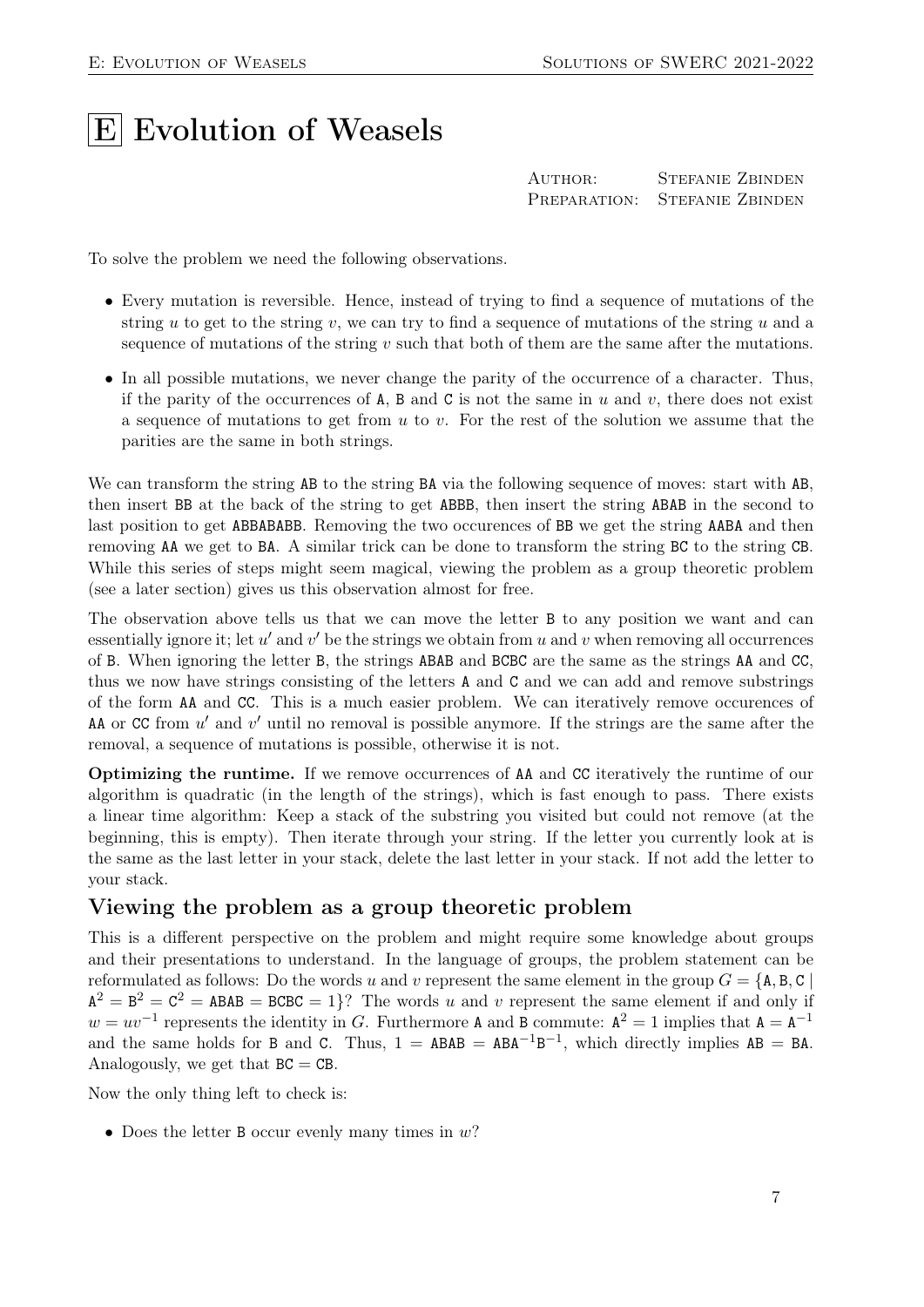• After deleting all occurences of B from  $w$ , can we get from  $w$  to the empty word by deleting AA or CC?

If the answer to one of those questions is no, then  $w$  does not represent the identity. If both answers are yes, w does represent the identity.

Some background about the problem. The problem of telling whether two words represent the same element in a group is called the word problem, and is a widely studied problem in Mathematics. While it is proven to be unsolvable for some groups, the group  $G$  we are dealing with in this problem is a Coxeter group, where the word problem is always solvable using [Tits' algorithm.](https://iubm623.wordpress.com/2009/10/06/tits-solution-to-the-word-problem-for-coxeter-groups/)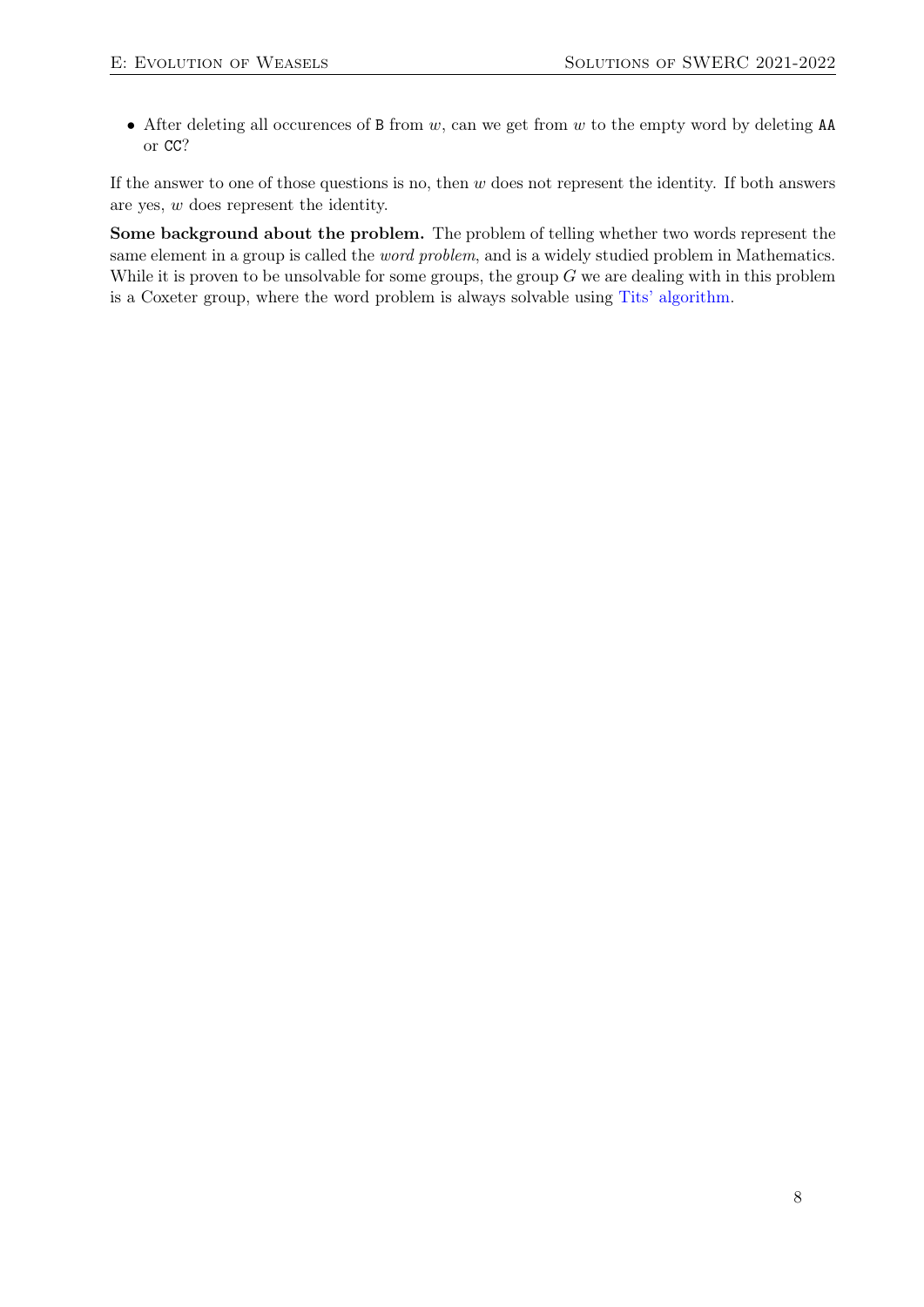## $|F|$  Bottle Arrangements

| AUTHOR: | ANDREA CIPRIETTI              |
|---------|-------------------------------|
|         | PREPARATION: ANDREA CIPRIETTI |

Let  $r_{\text{max}}$  be the maximum number of bottles of red wines requested by one critic, i.e.,  $r_{\text{max}} =$  $\max\{r_1, r_2, \ldots, r_m\}$ . Likewise, let  $w_{\text{max}}$  be the maximum number of white wines requested by one critic, i.e.,  $w_{\text{max}} = \max\{w_1, w_2, \dots, w_m\}$ . Then, one can notice that, if  $r_{\text{max}} + w_{\text{max}} > n$ , there is no valid arrangement, simply because n bottles are not sufficient.

On the other hand, suppose that  $r_{\text{max}} + w_{\text{max}} \leq n$ . In this case, it is not difficult to produce an arrangement that satisfies all the requests: for instance, one can have the first  $r_{\text{max}}$  bottles be red wines, and the remaining  $n - r_{\text{max}}$  be white wines (note that the number  $n - r_{\text{max}}$  is nonnegative under our hypothesis). Then, if the *i*-th critic has requested  $r_i \leq r_{\text{max}}$  red wines and  $w_i \leq w_{\text{max}}$ white wines, they can choose the interval starting at position  $a = r_{\text{max}} - r_i + 1$  and ending at position  $b = r_{\text{max}} + w_i$  (it can be noticed that both these positions are in the range [1, n]).



The algorithm simply iterates over all critics, finds the values of  $r_{\text{max}}$  and  $w_{\text{max}}$ , checks whether their sum does not exceed  $n$  and, if that is the case, produces a valid string such as the one described. Both the runtime and used memory are  $\mathcal{O}(n+m)$ .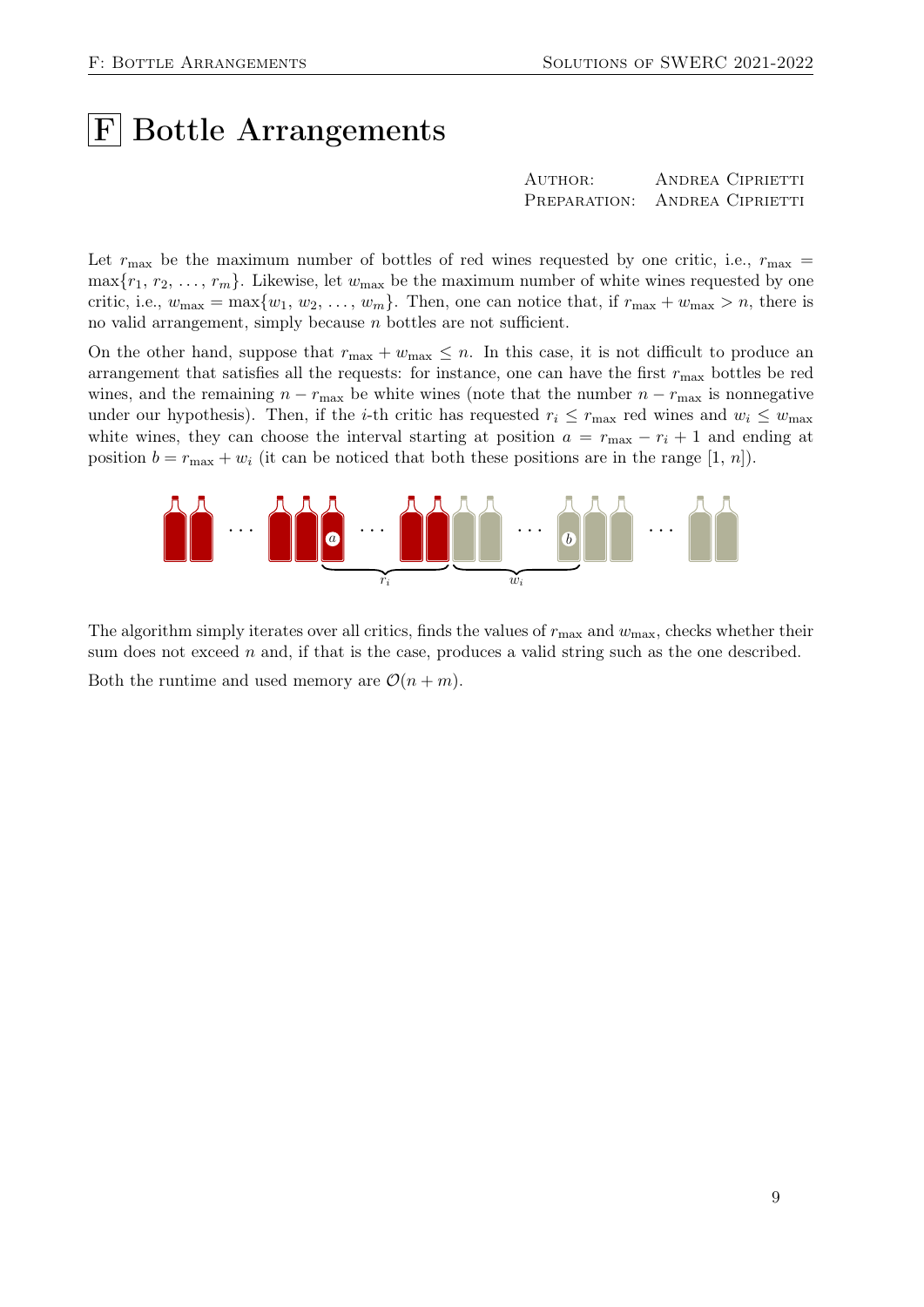# $|G|$  Round Table

AUTHOR: PETR MITRICHEV PREPARATION: PETR MITRICHEV

#### Main assumption

After playing a bit with the second sample test case one can notice that there are many sequences of swaps of the same length that achieve the same result, and as long as we always swap two people such that the person with a larger number is on the left before the swap, then we always achieve the goal in the minimum number of swaps.

Let us first construct a solution which relies on this assumption, and then prove that the assumption is correct. We need to find any way to arrive at the given permutation from the initial one such that in each swap the person with a larger number is on the left, and count the number of swaps needed efficiently.

#### Algorithm

We will construct our permutation in steps. After the *i*-th step, the people with numbers from 1 to i will be in the correct circular order, and the people with numbers from  $i + 1$  to n will be sitting in the order of their numbers directly to the right of person i.

In the starting arrangement the condition above is already satisfied for  $i = 2$ , since there is just one circular order for two people.

To perform the  $(i + 1)$ -th step, we need to do the following: person  $i + 1$  is currently sitting to the right of person i, but they need to be sitting to the right of some other person  $j_i$  which is determined as the closest person on the left of person  $i + 1$  that has a number between 1 and i.

Since we cannot move the person  $i + 1$  to the left, as we cannot swap person i and person  $i + 1$ , the only way to achieve this is by moving person  $i + 1$  to the right. But we can't do this directly because person  $i + 2$  is there, so what we are going to do is move the entire block of people from  $i+1$  to n to the right.

Moving the block of people from  $i + 1$  to n by one position to the right takes  $n - i$  swaps, and we need to do this  $d_i$  times where  $d_i$  is the circular distance from person i to person  $j_i$  when going to the right, and only considering people with numbers from 1 to i.

The total number of swaps can therefore be computed as  $f(p) =$  $\sum^{n-1}$  $i=2$  $d_i(n-i)$ . The numbers  $d_i$  can

be computed using a standard data structure such as a segment tree, a Fenwick tree, or a balanced search tree in  $\mathcal{O}(n \log n)$ .

#### Proof of the main assumption

Now we need to repay our debts and prove the assumption. It suffices to prove the following.

**Lemma.** If a permutation  $q$  differs from a permutation  $p$  in only one swap of adjacent elements  $a$ (on the left) and b (on the right) such that  $a > b$ , then  $f(q) - f(p) = 1$ , where  $f(p)$  is the number of operations used by the above algorithm.

**Proof.** Indeed, almost all terms in  $f(p)$  and  $f(q)$  sums will be the same. Which terms are going to differ? The quantity  $d_{a-1}$  will increase by 1, since the person a will now need to travel one more step to the right to overtake b. Conversely,  $d_a$  will decrease by 1, since the person  $a + 1$  will now need to travel one less step to the right as they will have already overtaken b earlier. All other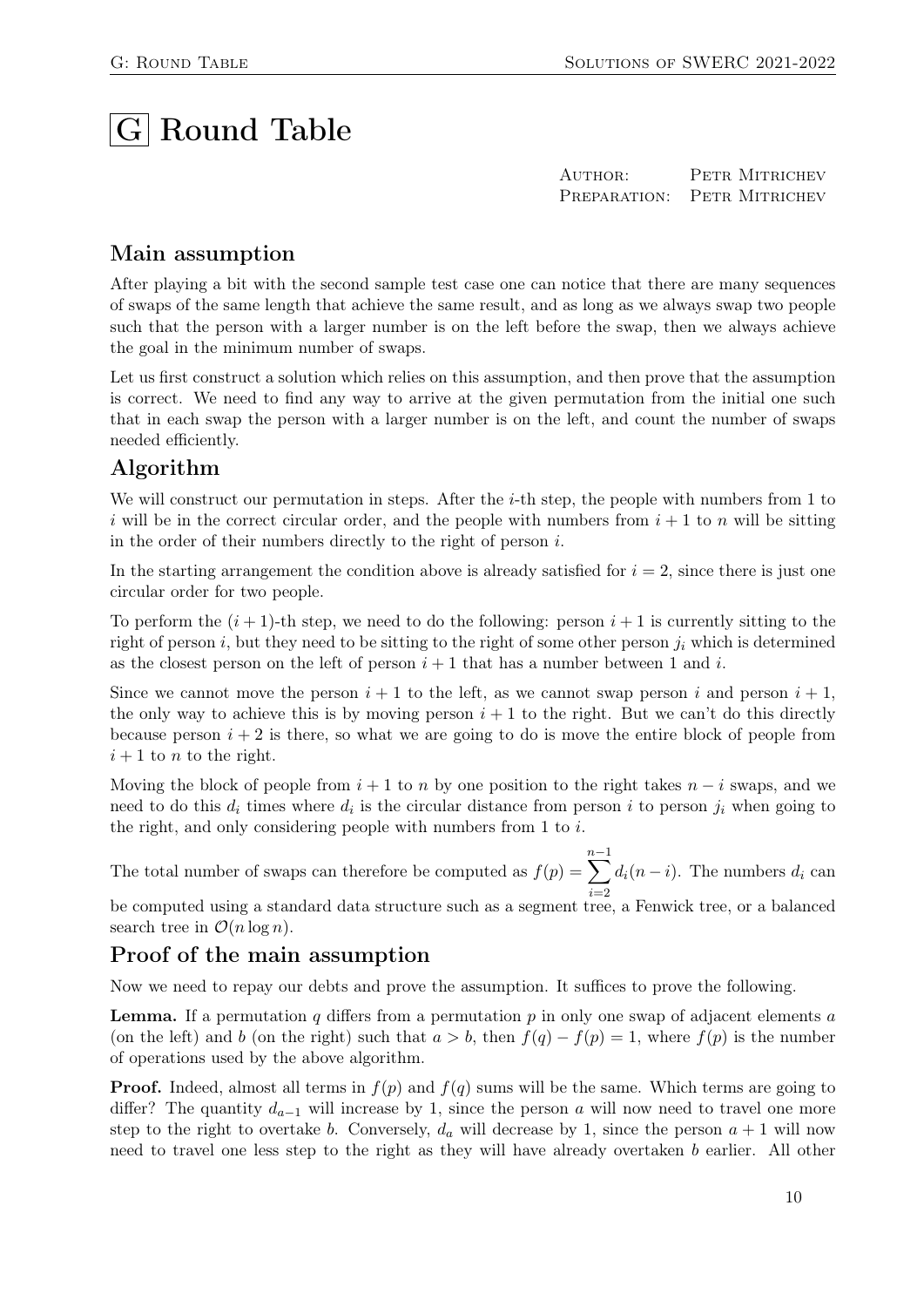values of  $d_i$  will stay unchanged. So  $f(q) - f(p) = (n - (a - 1)) - (n - a) = 1$ . ■

By applying the lemma in reverse, we can also see that performing a swap where the largest element is on the right will decrease  $f(p)$  by 1. So every swap either increases or decreases  $f(p)$  by 1, and  $f(id) = 0$  (id stands for the identity permutation), therefore  $f(p)$  is indeed the smallest number of swaps needed to reach permutation  $p$ , and it does not matter in which order we make the swaps as long as we always make swaps where the person with a larger number is on the left.

#### Parting words

This problem was inspired by the following paper, where you can learn more about this setup: Abram, Antoine, Nathan Chapelier-Laget, and Christophe Reutenauer. ["An Order on Circular](https://www.combinatorics.org/ojs/index.php/eljc/article/view/v28i3p31/pdf) [Permutations."](https://www.combinatorics.org/ojs/index.php/eljc/article/view/v28i3p31/pdf) The Electronic Journal of Combinatorics (2021): P3-31.

The paper also mentions that this setup was used for [USAMO 2010, Problem 2.](https://artofproblemsolving.com/wiki/index.php/2010_USAMO_Problems/Problem_2) We hope that none of the participants have seen the paper or the USAMO problem before.

We found it quite remarkable that the answer is  $\mathcal{O}(n^3)$  in magnitude but the order of swaps does not matter, just like in the non-circular problem without any restrictions on swaps where one would simply count the number of inversions in a permutation. We hope you enjoyed solving this problem, too!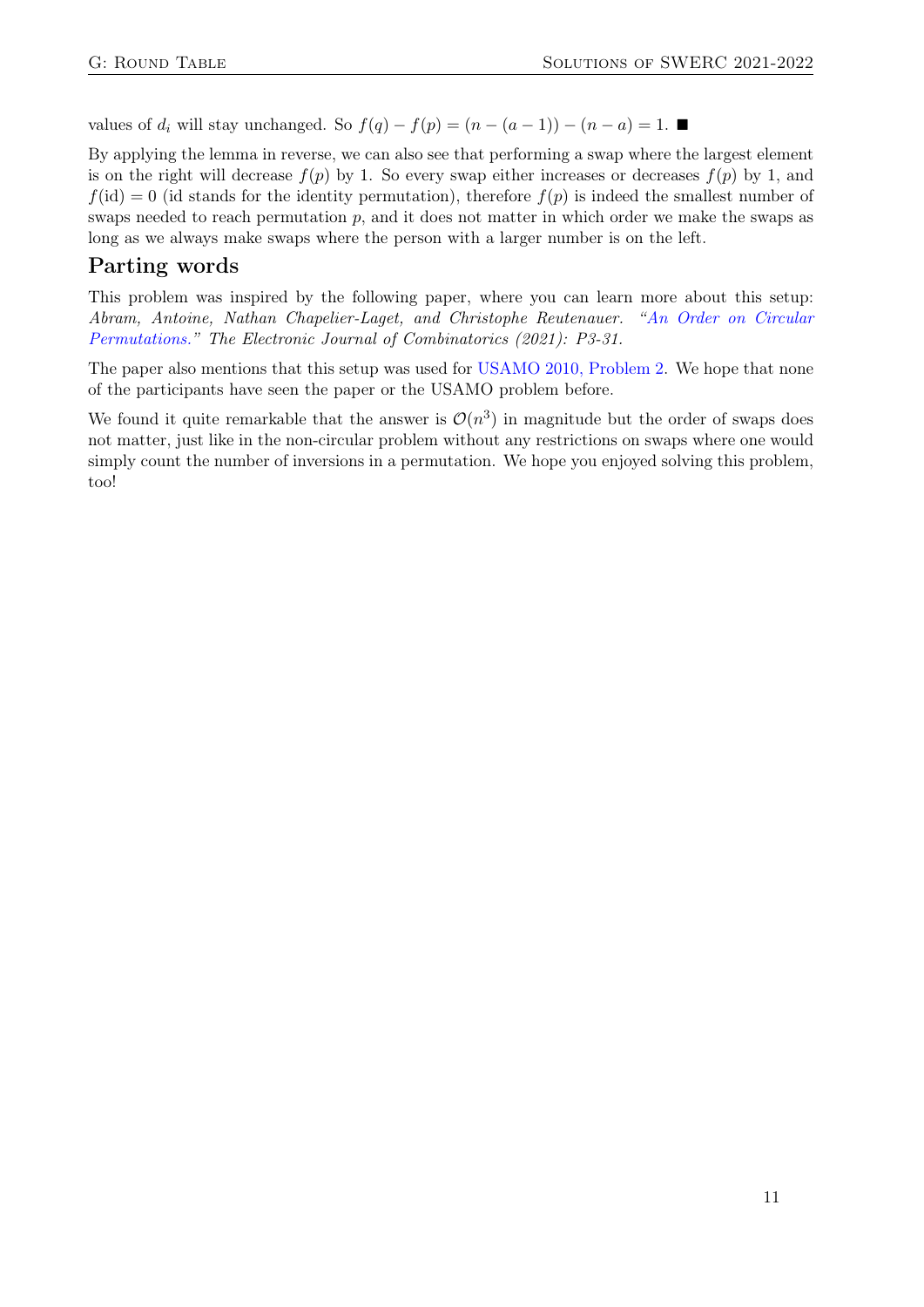### |H Pandemic Restrictions

AUTHOR: GERARD ORRIOLS Preparation: Gerard Orriols

Let us start with some definitions that will make the presentation clearer. Given three points  $X, Y$ and Z in the plane, let  $f(X, Y, Z)$  be the minimum of  $\overline{XP} + \overline{YP} + \overline{ZP}$  over all points P. It is well known that this minimum actually exists and is achieved at a unique point called the [Fermat point](https://en.wikipedia.org/wiki/Fermat_point) of the triangle  $XYZ$ .

For fixed X and Y, let  $f_{XY}(Z) := f(X, Y, Z)$  and define

$$
g(W) := \max(f_{AB}(W), f_{AC}(W), f_{BC}(W)),
$$

where  $A, B$  and  $C$  are the positions of the three friends.

For a given parameter r, the condition that Z is a valid residence point is equivalent to  $q(Z) \leq r$ . Thus, no valid residence point exists if and only if  $\min q > r$ , and therefore the minimum value of  $r$  that works is equal to the minimum of  $q$  over all points of the plane.

We claim that  $q$  is convex, hence this minimum exists and we can find it efficiently. This relies on the following two observations:

- The pointwise maximum of a finite set of convex functions is convex.
- The function  $f_{XY}$  is convex.

The first observation is a standard fact. For the second observation, let  $X, Y$  be two points,  $0 \leq t \leq 1$ , and let P, Q be the respective Fermat points of the triangles ABX and ABY. Then, denoting  $Z = tX + (1-t)Y$  and  $R = tP + (1-t)Q$ , we have that

$$
\overline{AR} = |A - tP - (1 - t)Q| \leq t\overline{AP} + (1 - t)\overline{AQ},
$$
  

$$
\overline{BR} = |B - tP - (1 - t)Q| \leq t\overline{BP} + (1 - t)\overline{BQ},
$$

and

$$
\overline{ZR} = |t(X - P) + (1 - t)(Y - Q)| \leq t\overline{XP} + (1 - t)\overline{YQ},
$$

so adding up the three inequalities we get that

$$
f_{AB}(Z) \leq \overline{AR} + \overline{BR} + \overline{ZR} \leq tf_{AB}(X) + (1-t)f_{AB}(Y).
$$

In view of these facts, if we know how to compute  $f(X, Y, Z)$  efficiently we can solve the problem with a double ternary search on g. There are ways to achieve this in  $\mathcal{O}(1)$  time by distinguishing two cases:

- If one of the angles of triangle  $XYZ$  is greater than  $2\pi/3$ , then the corresponding vertex is the Fermat point.
- Otherwise the Fermat point can be computed using the construction of the [Napoleon triangle,](https://en.wikipedia.org/wiki/Napoleon_theorem) or the sum of its distances can be computed more straightforwardly using the following formula:

$$
f(X, Y, Z) = \sqrt{\frac{a^2 + b^2 + c^2 + 4\sqrt{3}S}{2}}.
$$

(Here  $a, b, c$  are the sidelengths and  $S$  is the area of the triangle.)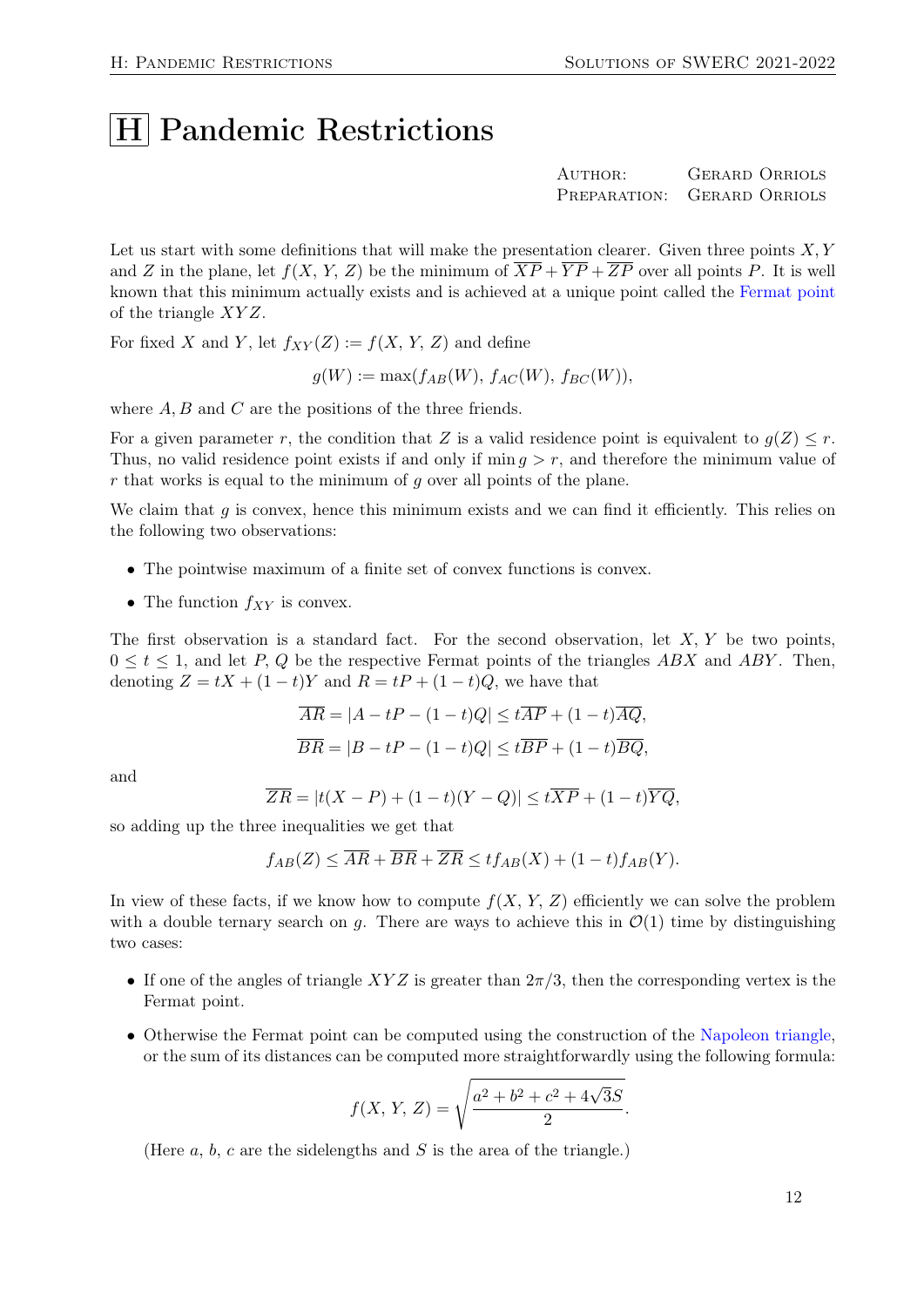This solution has a total complexity of  $\mathcal{O}(|\log \varepsilon|^2)$ , where  $\varepsilon$  is the required precision. Alternatively, each of the three Fermat points can be computed using a double ternary search on its own, giving a total complexity of  $\mathcal{O}(|\log \varepsilon|^4)$ , which is also fast enough.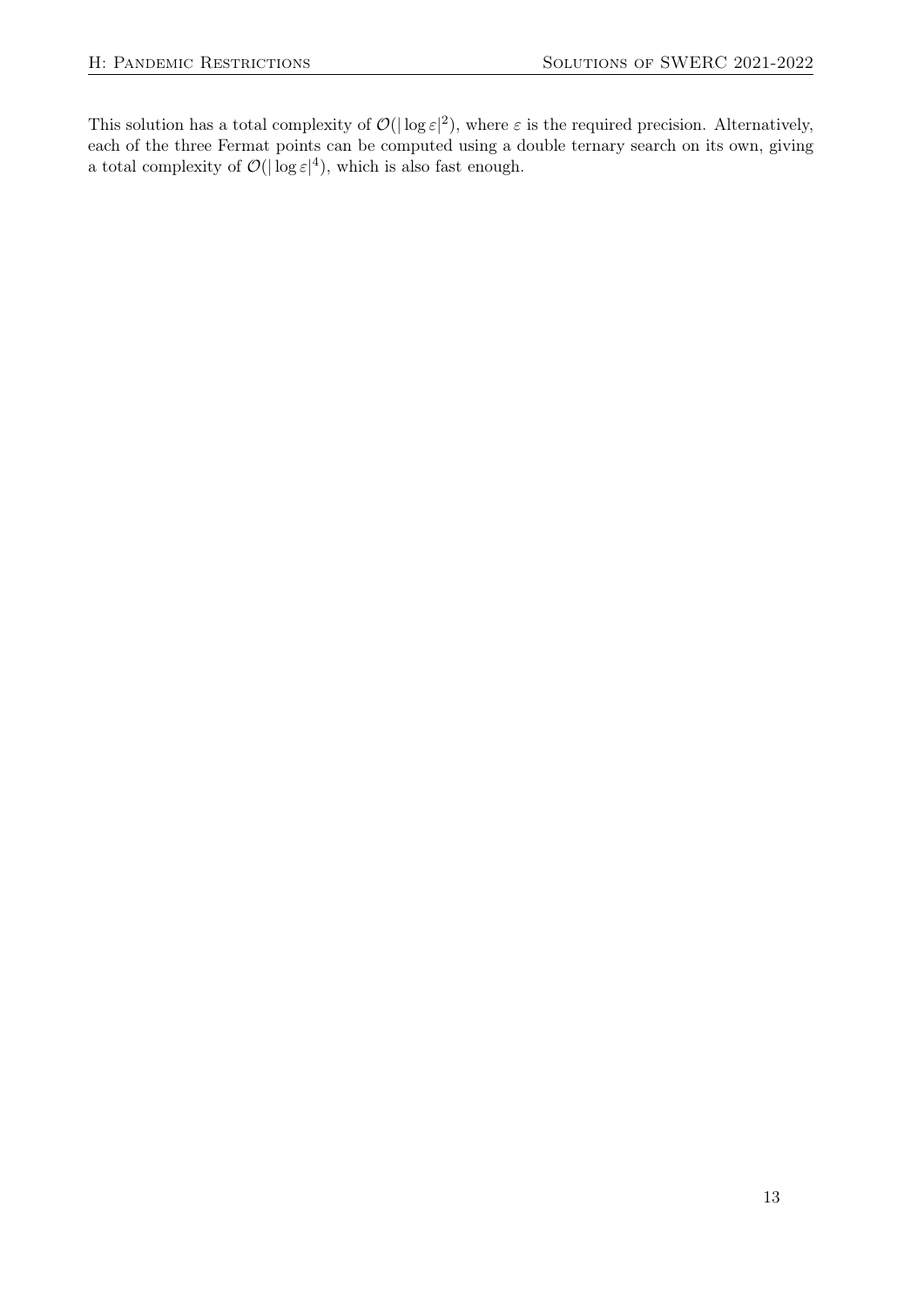# $|I|$  Antennas

| AUTHOR:      | <b>SIMON MAURAS</b> |
|--------------|---------------------|
| PREPARATION: | MICHAL SVAGERKA     |

Let's model the problem as an undirected graph, where the vertex  $i$  corresponds to the antenna  $i$ and vertices  $i$  and  $j$  are connected with an edge if and only if the corresponding antennas are able to communicate directly, that is  $|i - j| \le \min(p_i, p_j)$ . In this formulation, the answer to the question posed in the problem statement is simply the shortest distance between  $a$  and  $b$ .

To compute the shortest distance, we would like to be able to construct the graph and run a breadthfirst search. Unfortunately, we cannot afford to do that, as the number of edges can be in the order of  $n^2$ . We need a more efficient approach. We examine two options.

#### Improving the BFS

The inefficiency of a breadth-first search on a dense graph lies in the fact that the majority of the traversed edges lead to a vertex that has already been visited. Ideally, for every vertex, we would like to process only one of the incoming edges. Should we achieve this property, the running time would be linear in the number of vertices, not in the number of edges.

Let's decompose each edge into two directed edges, one in each direction. As soon as we traverse the first edge incoming to a particular vertex, we remove all other edges incoming to this vertex. This idea leads to the desired property of only processing each vertex once, nevertheless on its own it doesn't affect the time complexity as we still generate the full graph.

Let's consider for a brief moment how can we generate the graph in the first place. A naïve approach is to consider, for a fixed i, all  $1 \leq j \leq n$  and check whether i and j can communicate with each other. However, we can observe that we do not need to test all j's up to  $n - i$  it is sufficient to only iterate up to  $\min(n, i + p_i)$ , because  $|i - j| = j - i \leq p_i$  must hold. Similarly, a tighter lower bound for the iteration is max $(1, i - p_i)$  instead of i.

We can do even better than that. Define  $l_j := j - p_j$ . For  $j \in (i, i + p_i]$  to be able to communicate with *i*, we just need  $l_j \leq i$ . Similarly, for  $j \in [i - p_i, i)$  we need  $r_j := j + p_j \geq i$ . To summarise, we need to find all  $j \in [i - p_i, i)$  such that  $r_j \geq i$  and all  $j \in (i, i + p_i]$  such that  $l_j \leq i$ . We can do this by storing the values  $r_i$  and  $l_i$  in two segment trees that return the minimum and maximum on a queried interval, respectively, together with the index where this minimum or maximum is achieved, and querying the appropriate interval as long as the inequality  $r_j \geq i$  or  $l_j \leq i$  holds. Now, recall the previous idea — removing all edges incoming to a vertex once we find its distance from  $a$ . In this implementation, we can achieve this in  $\mathcal{O}(\log n)$  time by simply setting the corresponding  $l_i$  to  $\infty$  and  $r_j$  to  $-\infty$ .

Using these techniques, we can process a vertex in  $O(d \log n)$ , where d is the out-degree of the vertex when we are processing it. Since, for each vertex, we only process at most a single incoming edge, the total running time is  $\mathcal{O}(n \log n)$ .

#### Iterating on a restricted problem

Let us consider a restricted version of the problem. In this version, antenna  $i$  is allowed to send a message to j if  $|i - j| \le \min(p_i, p_j)$  and  $i < j$ . In other words, a message can only be sent to an antenna with a strictly larger index, and never in the opposite direction. This problem can be solved by a single sweep, as follows.

Maintain a segment tree  $S$  of size  $n$ , that returns the minimum on an interval, and supports single element update. We process the antennas in order of increasing index. When processing an antenna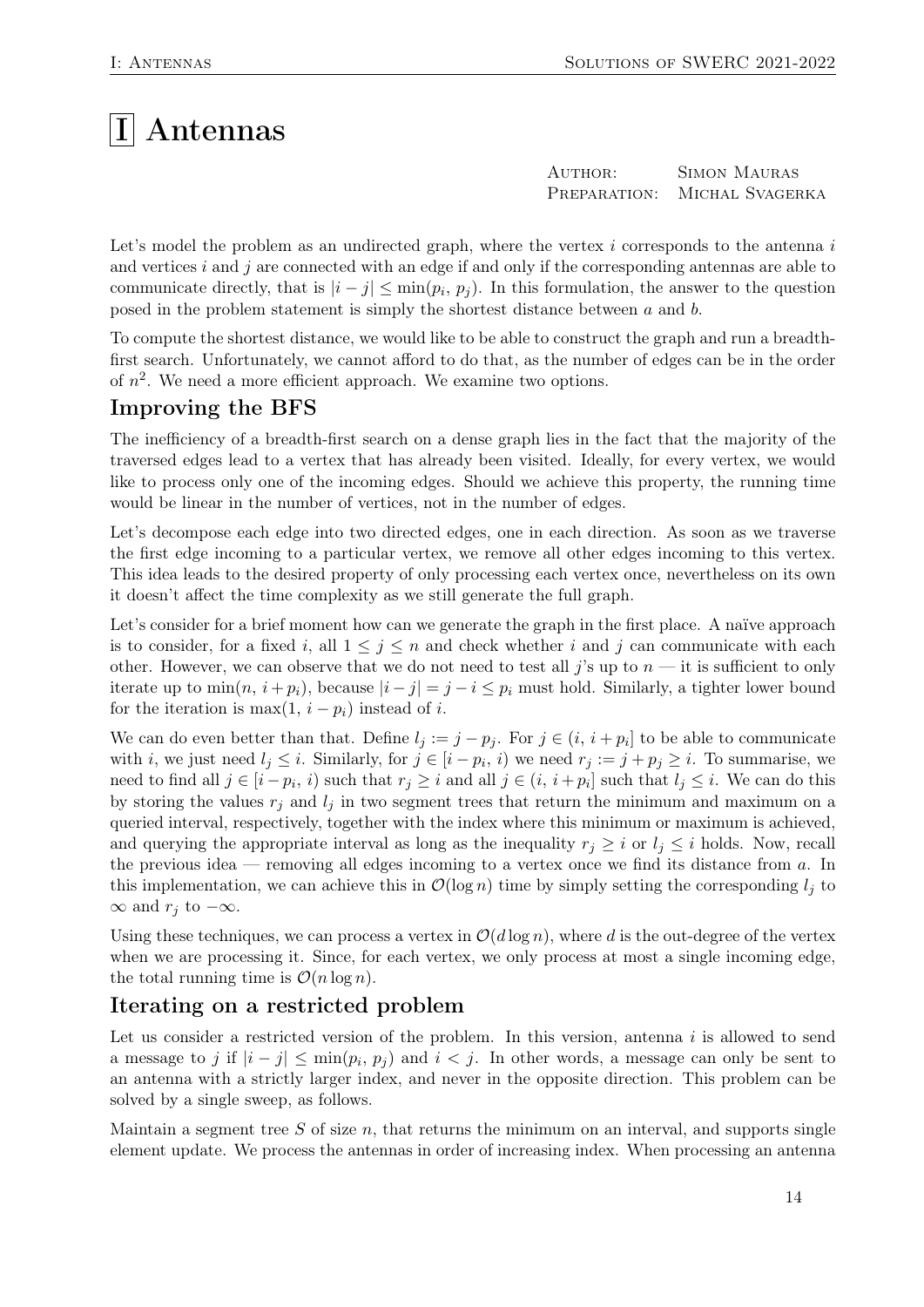i, we do the following operations:

- Set  $S[i] = dist[i]$  where  $dist[i]$  is the length of the shortest known path from a to i. Initially  $dist[a] = 0$ , and all other values are initialised to  $\infty$ .
- For all antennas j such that  $j + p_j 1 = i$  (i.e. j is able to reach  $i 1$  but not i), set  $S[j] = \infty$ .
- Set dist $[i] = 1 + S.\min(i p_i, i)$ .

The purpose of removing an antenna by setting  $S[j] = \infty$  is evident — as the antennas are processed in order of increasing indices, we know that none of the antennas to be processed can communicate with j. The complexity of this algorithm is  $\mathcal{O}(n \log n)$ . Note that it is trivial to modify this algorithm for a version of the problem where all communication goes to antennas with a lower index instead.

How does this help to solve our original problem? We can alternate between the two versions the one that only allows communication towards antennas with larger indices (i.e. to the right), and the one with smaller ones (i.e. to the left). This process is repeated while the array dist is changing. Once a fixed state is reached, we have a correct solution.

We argue that only  $\mathcal{O}(\log n)$  iterations of this outer loop will be performed, in other words there exists a shortest path that "changes direction" at most  $\mathcal{O}(\log n)$  times. The basic idea of the proof is that when two successive direction changes are performed, the distances between antennas at least doubled, otherwise there would exist a path of a shorter or equal length with fewer direction changes. The details of the proof are left as an exercise to the reader.

All things considered, this yields an  $\mathcal{O}(n \log^2 n)$  algorithm, which is sufficient given a careful implementation.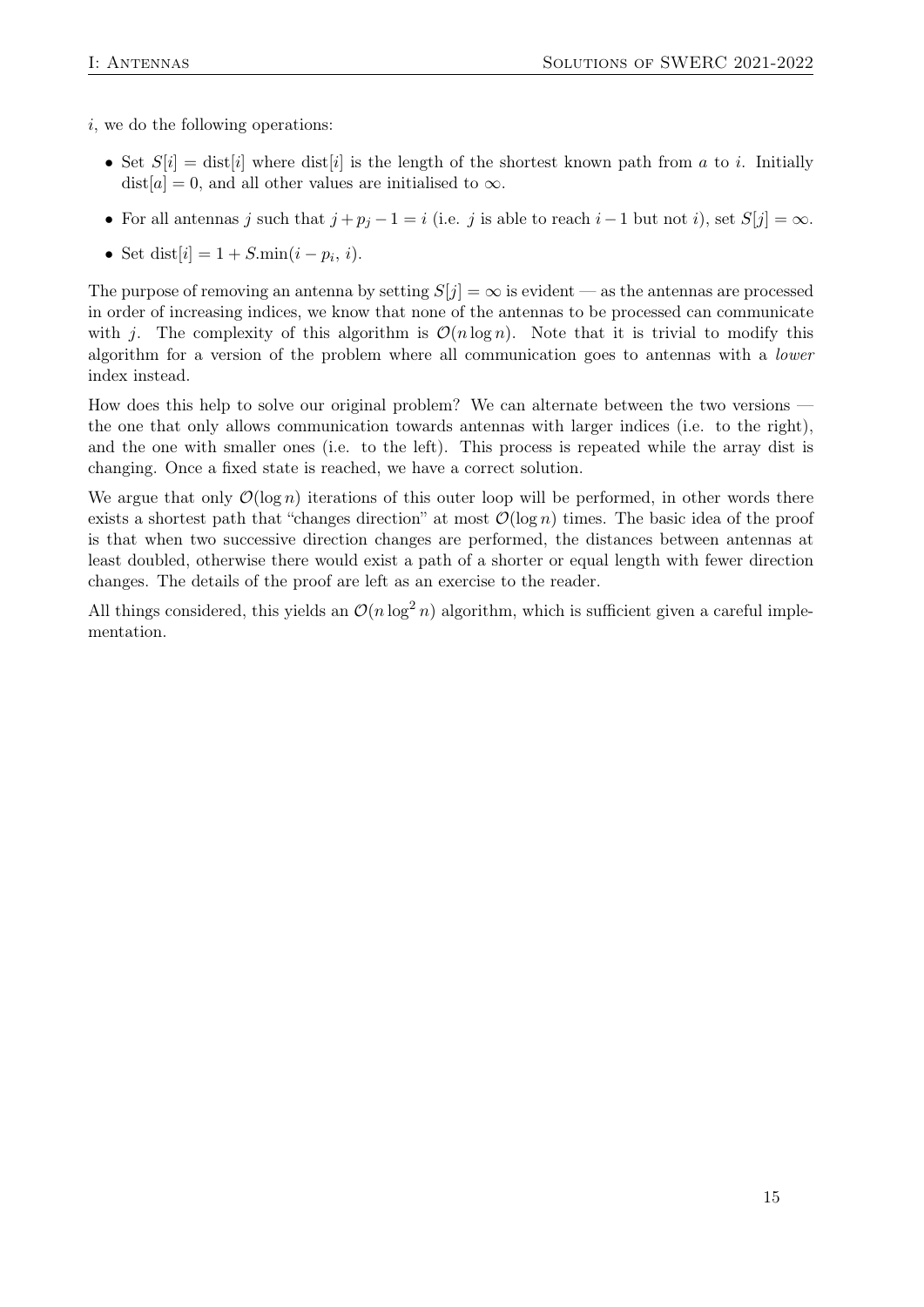# $|J|$  Boundary

AUTHOR: MICHAL SVAGERKA PREPARATION: MICHAL SVAGERKA

First, observe that we can tile any rectangle with tiles of size  $1 \times 1$ . From now on, we will consider a fixed  $a > 1$ .

Let's investigate what happens in the corners of the rectangle. Each corner is covered either by a tile that is placed horizontally, or by a tile that is placed vertically. Below is an example of one of  $2<sup>4</sup> = 16$  possibilities, with the corner tiles in gray.



Once we place those tiles (up to 4, fewer if the tile length is greater than  $\frac{w}{2}$  or  $\frac{1}{2}$ ) the positions of the rest are uniquely determined.

We can now put four constraints on the value of  $a$ , one for each side of the rectangle. These constraints are of form  $a \mid w - x$  or  $a \mid l - x$ , where | is the "divides without remainde" relation, and  $x$  is the number of positions on that side that are covered by a tile placed in a perpendicular direction, e.g. a vertical tile on a horizontal side. Clearly, this can only happen in the corners of the rectangle, hence  $x$  is between 0 and 2 for all sides.

In the above figure, the top side yields the constraint  $a \mid w - 0$ , the bottom one  $a \mid w - 2$ , and both the left and right sides  $a \mid l-1$ . Put together, we have a necessary condition a  $\gcd(w-0, w-2, l-1, l-1)$ , where gcd is the greatest common divisor. Clearly, the condition is also sufficient, i.e. for an  $\alpha$  fulfilling this divisibility there is a rectangle tiling.

To summarise, we consider all 16 possibilities for the tile orientations in the corners, find the gcd of the constraints using Euclidean algorithm, and then compute its divisiors by a trial division. Finally, we return the sorted set of all the divisors. The total time complexity is  $\mathcal{O}(\sqrt{\min(w, l)})$ per test case, dominated by the trial division.

Note that some of the 16 cases are the same up to mirroring or rotation, and some are clearly impossible. Hence we only need to factor the following values:

- $gcd(w-1, l-1)$
- $gcd(w, l 2)$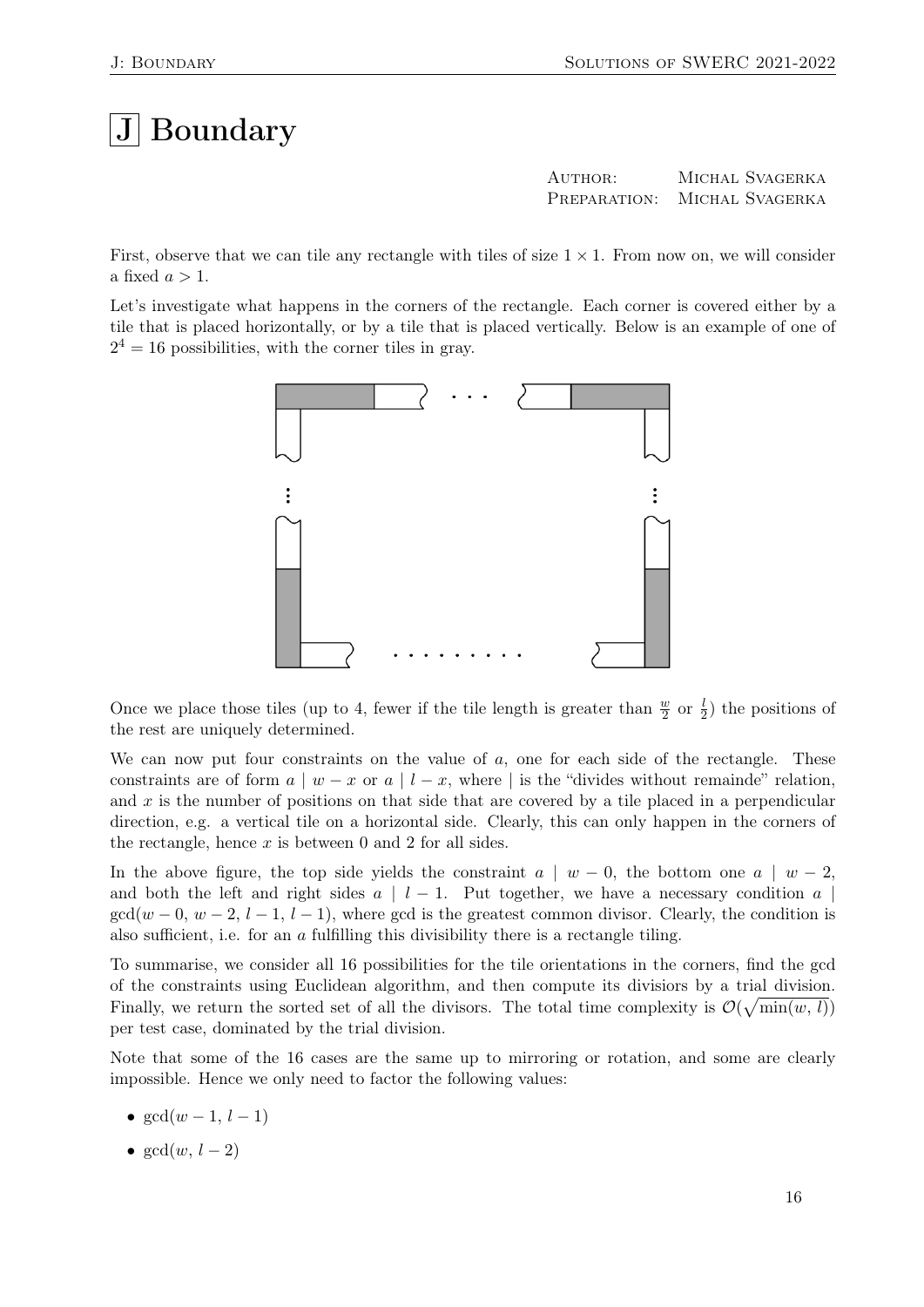- $gcd(w-2, l)$
- $gcd(w 1, l 2, l)$
- $gcd(w 2, w, l 1)$

The last two can only be 1 or 2, and if they are both 1, this implies that one of the first three gcds is divisible by 2. Therefore  $a = 2$  is always a solution — we can simply insert it to the solution set, and only compute and factor the first three gcds. This does not change the asymptotic time complexity, nevertheless it is a useful optimisation.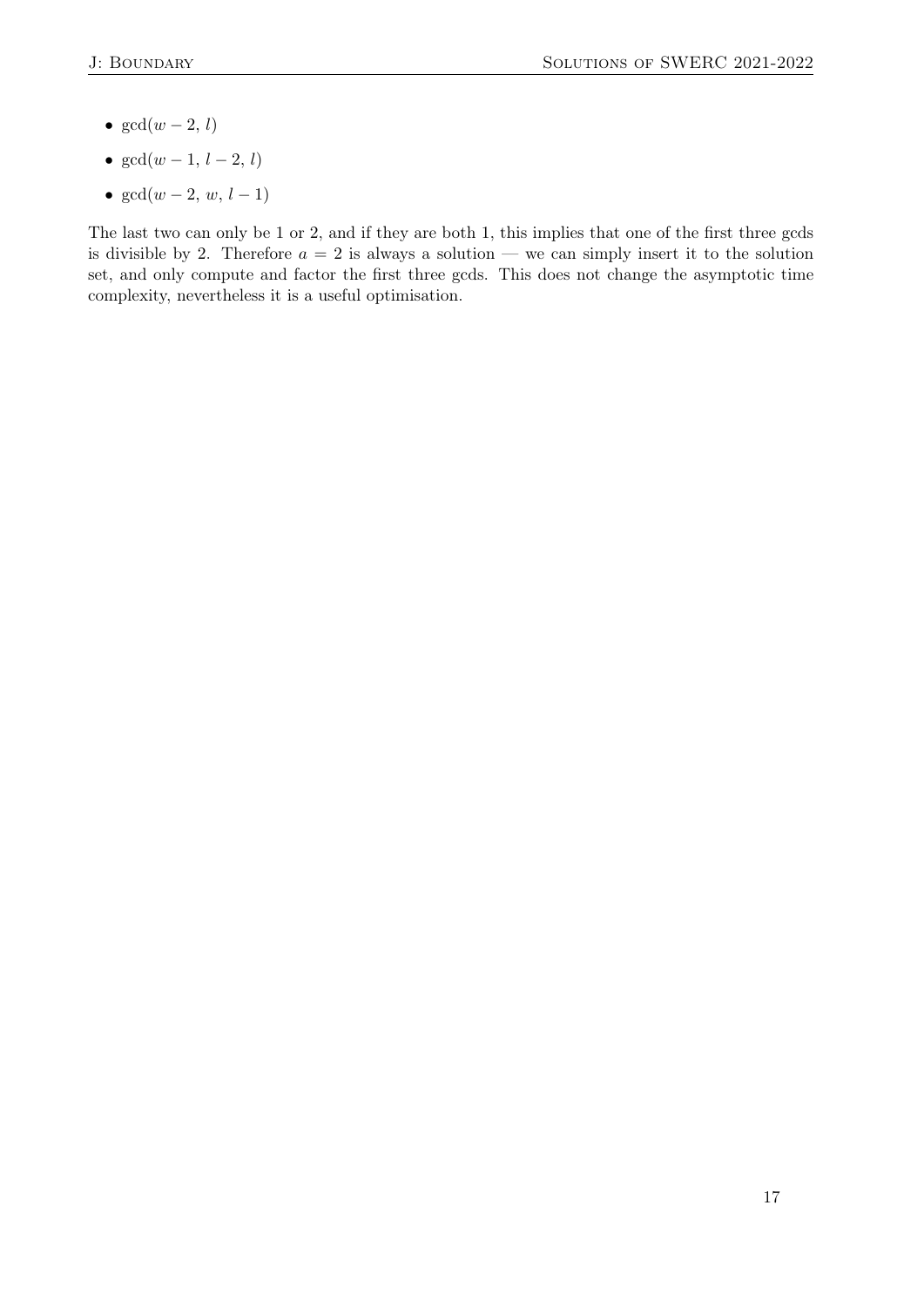# $|K|$  Gastronomic Event

AUTHOR: CESC FOLCH PREPARATION: CESC FOLCH

This is a classical problem in which one must find a "simple" characterization of what the optimal solution looks like, and then restrict the search for the maximum to the (much smaller, much more regular) family of instances that satisfy the characterization.

In our specific case, the first part of this paradigm is by far the most difficult and the one that requires all the important insights, while the second part can be solved through the application of a standard technique. We are going to split the core of the solution in two parts, the first of which deals with the characterization of optimal solutions. Then, in the second, we will explain how to compute the answer efficiently in the restricted search space and we will discuss some improvements and further considerations.

#### Preliminary observations and notation

First, however, let us set up the bases. It goes without saying that we are dealing with a graph actually, a tree — problem. Also, the statement is deceptively straightforward: assign a permutation of  $\{1, \ldots, n\}$  to the vertices so as to maximize the number of increasing paths.

And here comes the first non-trivial (however simple) idea: we are actually going to consider ways to orient the edges of the tree, and find an orientation that maximizes the number of directed paths; we forget about the vertex numeration altogether. After all, an assignment of the numbers 1, ..., n naturally induces an orientation of the edges, where edge  $(u, v)$  points towards v if  $u < v$ and towards u otherwise. This begs the question of whether the converse is also true, i.e., does an orientation of the edges "induce" a numbering of the vertices? The answer is, in general, no. Nevertheless, we would still be happy if it were true that every orientation is induced by at least one numbering (for this would mean that, in switching to the orientation perspective, we wouldn't be considering forbidden configurations). Luckily, it is, and it follows immediately from the existence of a topological sorting of the vertices of a directed tree (which is, in fact, a DAG): just number the vertices in their topological order! (Incidentally, note that *any* topological order works, and since it is generally not unique, neither is the numbering.)

From now on, we shall call a path any path in the undirected tree, as opposed to *directed path* which refers to the underlying orientation of the edges (supposing we have fixed one in the context of the sentence). A single vertex is both a path and a directed path. Given an orientation of the tree, we call its value the number of directed paths it produces; therefore, the problem asks to maximize the value of an orientation. We say that a (directed) path has length  $\ell$  if it is made up of  $\ell$  vertices. Finally, we denote  $d(u, v)$  the distance between u and v in the undirected tree.

#### Characterizing the optimal solutions

The next two results are crucial.

**Lemma 1.** Fix an orientation of the edges. Suppose there exist four distinct vertices  $a, b, c$  and  $d$ such that (refer to the figure below for clarity):

- there are edges  $a \rightarrow b$  and  $c \rightarrow d$ ;
- $\bullet$  there is a directed path from c to b.

Then, we can produce an orientation with a higher value by either reversing the edge  $a \rightarrow b$  and all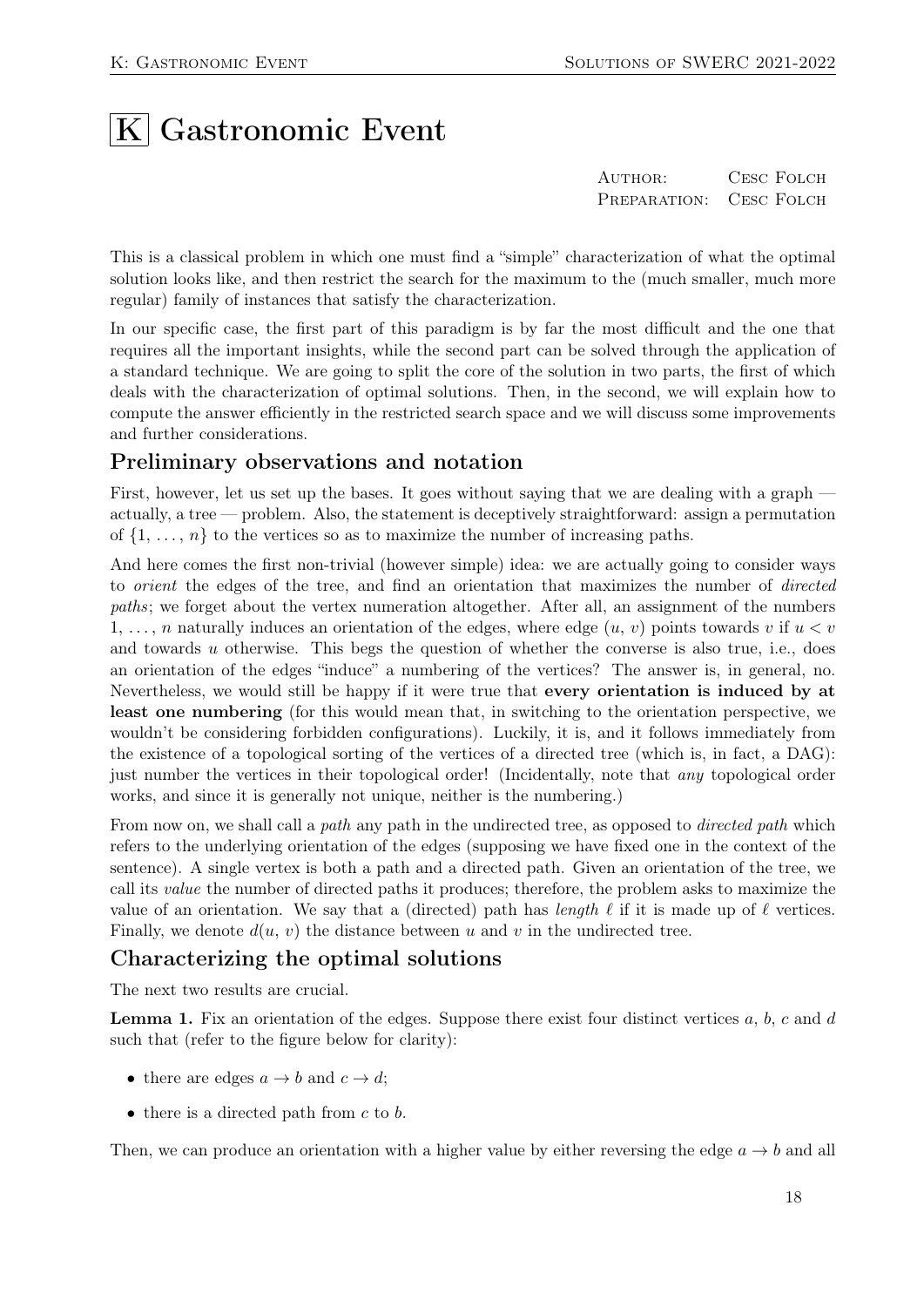the edges in the subtree rooted at a which does not contain b, or by reversing the edge  $c \rightarrow d$  and all the edges in the subtree rooted at  $d$  which does not contain  $c$ .



**Proof.** Let's see what happens, in terms of value, when we reverse edge  $a \rightarrow b$  and the subtree rooted at a. Let:

- A be the number of directed paths (in the initial orientation) ending at  $a$ , including the path of length 1;
- $B_{\text{out}}$  be the number of directed paths of length  $\geq 2$  starting at b;
- $B_{\text{in}}$  be the number of directed paths of length  $\geq 2$  ending at b that do not go through edge  $a \rightarrow b$ .

When inverting the edges, most paths stay the same (or are inverted as a whole). It isn't hard to see that only two kinds of paths change in nature (that is, either become or cease to be directed). The directed paths starting at a vertex in the subtree rooted at a, going through edge  $a \to b$ , and ending at some vertex  $u \neq b$ , are no longer directed after the inversion; there are  $A \cdot B_{\text{out}}$  of these. However, the (non-directed) paths of the form

$$
v \to \cdots \to b \leftarrow a \leftarrow \cdots \leftarrow w,
$$

where the first part has only right-edges, the second part has only left-edges, and  $v \neq b$ , become directed. There are  $A \cdot B_{\text{in}}$  of these. Adding up the contributions, we get that the value difference is  $\Delta_1 = A(B_{\text{in}} - B_{\text{out}})$ .

With similar reasoning and notation, if we invert the edge  $c \to d$  and the subtree rooted at d, the vaue increases (or decreased) by  $\Delta_2 = D(C_{\text{out}} - C_{\text{in}})$ . Now, since every directed path beginning at b can be extended to the left until we get to c (i.e. we can pre-append the path  $c \to \cdots \to b$ ), and since  $c \to \cdots \to b$  is itself a path beginning at c, it holds  $C_{\text{out}} \geq B_{\text{out}} + 1$ . Likewise, we can prove  $B_{\text{in}} \ge C_{\text{in}} + 1$ . Thus,  $(B_{\text{in}} - B_{\text{out}}) + (C_{\text{out}} - C_{\text{in}}) \ge 2$  and without loss of generality  $B_{\text{in}} - B_{\text{out}} > 0$ , which implies, since  $A > 0$ , that  $\Delta_1 > 0$  as desired. ■

From Lemma 1 it follows that, in an orientation that yields the optimal solution, every path "changes direction" at most once. Formally: given a path  $(v_1, v_2, \ldots, v_k)$ , there exists at most one index  $2 \leq i \leq k-1$  such that the path  $(v_{i-1}, v_i, v_{i+1})$  is not directed. This condition is equivalent to a very simple property which opens up the way to an efficient algorithm to find the solution.

Lemma 2. Suppose a directed tree satisfies the aforementioned condition. Then, there exists a (not necessarily unique) vertex  $v^*$  such that all paths having  $v^*$  as an endpoint are also directed paths.

**Proof.** We shall start by fixing an arbitrary vertex v and rooting the tree at v. Call a vertex  $u \neq v$ evil if it has a child w such that the path  $(v, \ldots, u, w)$  changes direction at u. If there are no evil vertices,  $v$  is a valid candidate for  $v^*$  and we are done.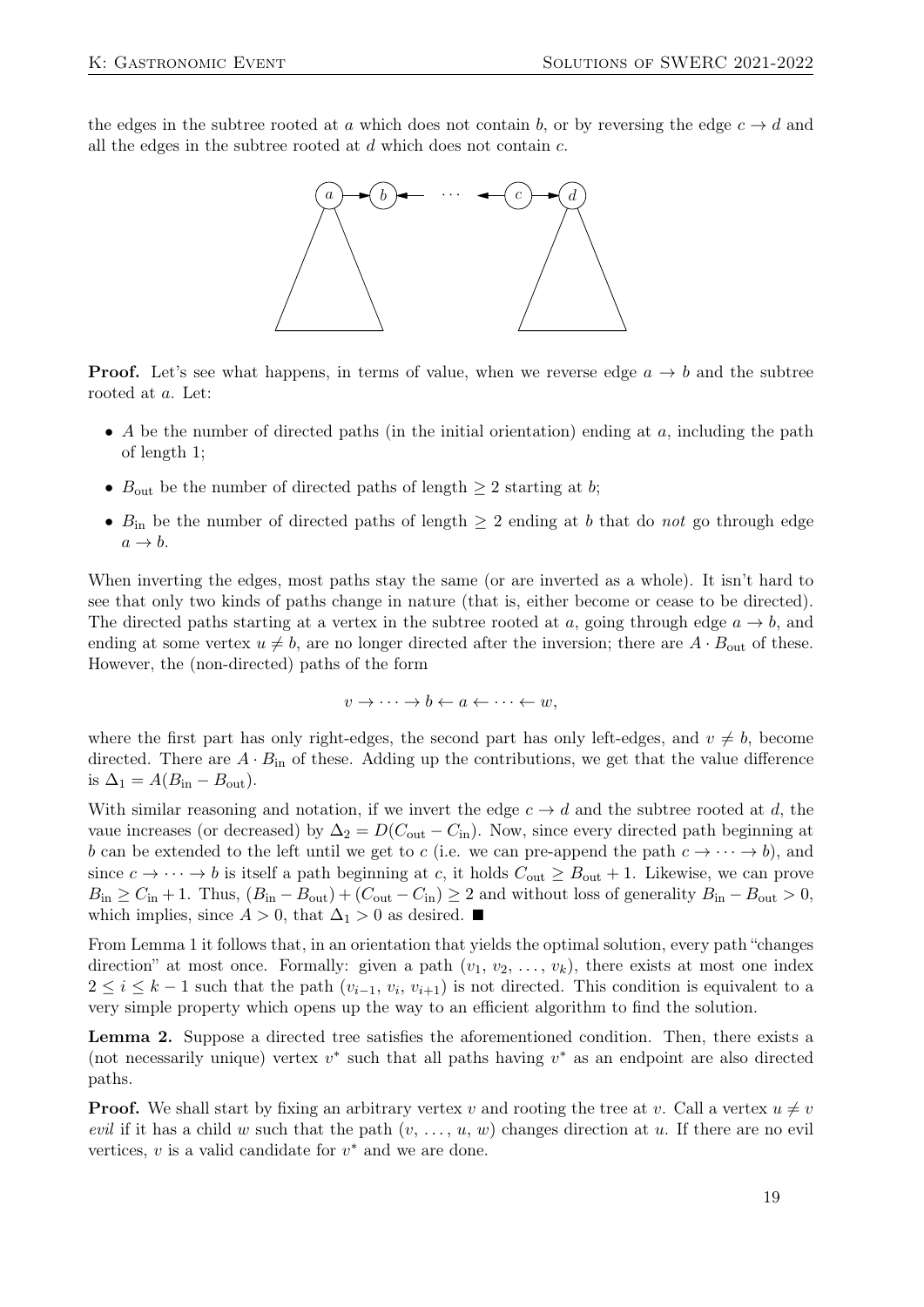Otherwise, all evil vertices must lie in the same v-subtree. Indeed, if  $u$  and  $u'$  were two evil vertices belonging to different subtrees, and w, w' the respective children, the path  $(w, u, \ldots, v, \ldots, u', w')$ would change direction at least twice (see figure below, (a)). Moreover, if u is an evil vertex and r is the root of its subtree, the edge  $(v, r)$  must point in a different direction than all other edges incident on v. To see why, suppose without loss of generality  $v \to r$  and  $v \to r' \neq r$ ; then the path  $(w, u, \ldots, r, v, r')$  changes direction twice (see figure below, (b)).



Thanks to the previous observations, if we replace v with  $r$  the set of evil vertices decreases or stays the same. If we repeat this argument while there are evil vertices, we will produce a downward path in the tree rooted at  $v$ , which must stop eventually, at which point the number of evil vertices must vanish. ■

Thanks to Lemmas 1 and 2 combined, we know that any optimal orientation admits the existence of a vertex  $v^*$  satisfying the property of Lemma 2. This makes us finally able to tackle the problem algorithmically.

#### Computing the maximum

Call a vertex  $v^*$  that satisfies the property of Lemma 2 a *crossroad*. We are going to iterate over all n vertices and find the maximum value of an orientation where said vertex is a crossroad.

Thus, fix a vertex  $v^*$  and consider the deg( $v^*$ ) subtrees the tree gets split into if we erase  $v^*$ . In an optimal orientation, in each subtree all edges point either "inwards" or "outwards": let  $S$  be the sum of the sizes of subtrees of the first kind, and T be the sum of the sizes of the subtrees of the second kind. Of course,  $S + T = n - 1$ . Let's calculate the value of such an orientation.

- There are *n* directed paths having  $v^*$  as an endpoint.
- The directed paths lying entirely in one subtree are  $\sum$  $v \neq v^*$  $d(v^*, v)$ .
- Finally, the paths starting in a subtree of the first kind and ending in a subtree of the second kind contribute with an additional  $S \cdot T$  term.

Observe that the first two terms are independent of  $S$  and  $T$ . It is trivial to compute the sizes of the subtrees in  $\mathcal{O}(\deg(v^*))$  after preprocessing. Furthermore, the sum of distances can be updated in  $\mathcal{O}(1)$  when moving from  $v^*$  to one of its neighbors. As for the third term, it is clear that it is maximized when S and T are as close as possible to  $\frac{n-1}{2}$ . If one of the subtrees has size  $k \geq \frac{n}{2}$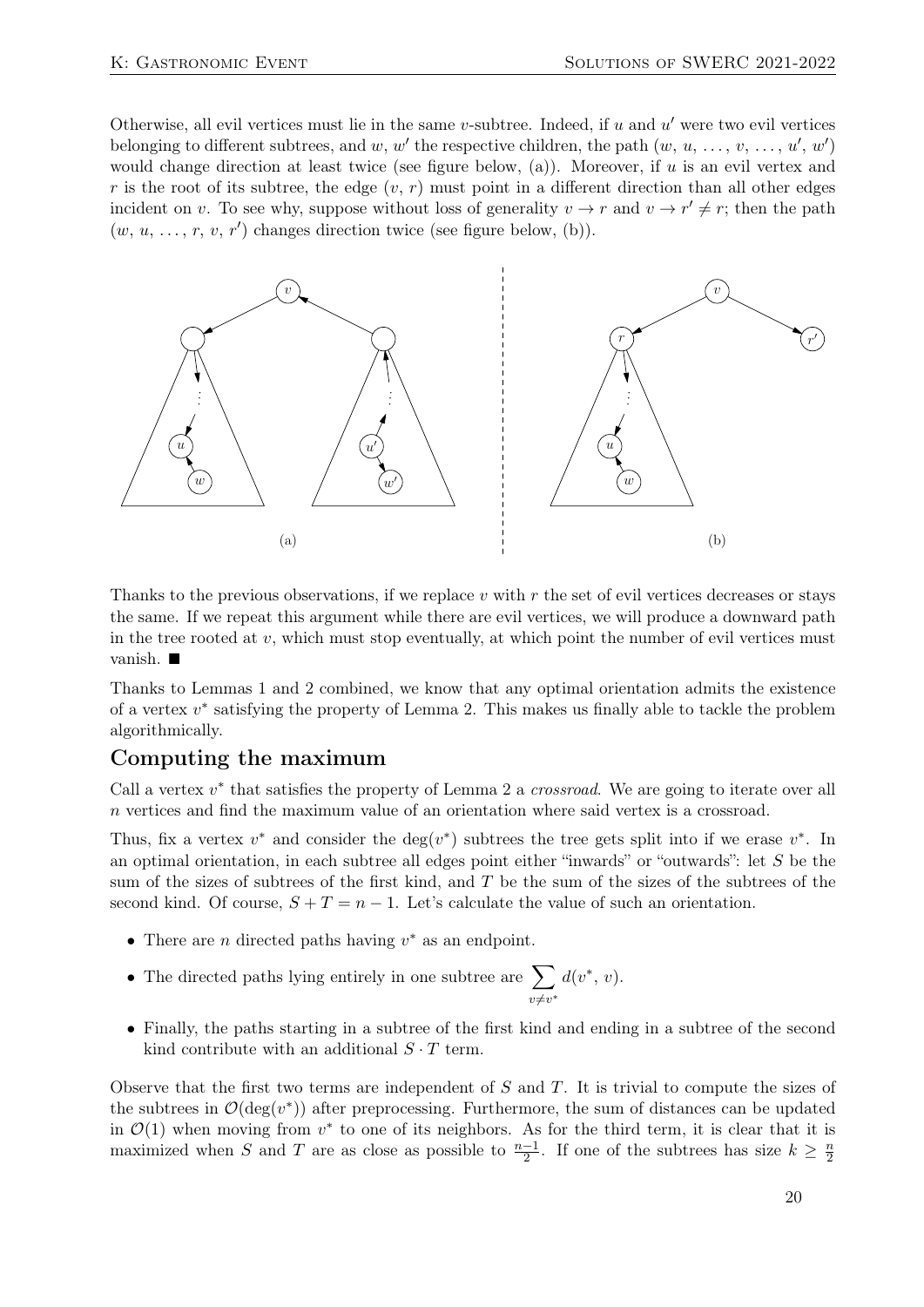(there can only be one of those), the way of doing so is trivial: just orient the edges of the big subtree one way, and all other edges the other way, so that  $ST = k(n - 1 - k)$ .

The matter is more complicated if all subtrees have sizes smaller than  $\frac{n}{2}$ . In this case,  $v^*$  is a centroid of the tree. Recall that any tree has exactly one or two centroids — and the latter can only occur if n is even. What we are dealing with is an instance of the knapsack problem: we are given positive integers  $k_1, \ldots, k_{\deg(v^*)}$  — the sizes of the subtrees — whose sum is  $n-1$ , and we shall find a subset whose sum is as close as possible to  $\frac{n-1}{2}$ . The naïve dynamic programming solution runs in  $\mathcal{O}(n^2)$  at worst (with  $\mathcal{O}(n)$  space), way too slow for our purposes. We can optimize the runtime, reducing it by a factor 32, via the use of bitsets. This is still not enough. There is a standard, yet somewhat advanced, trick to speed the algorithm up to  $\mathcal{O}\left(\frac{n\sqrt{n}}{\text{sizeof(int)}}\right)$ . We won't go over it here, but you can find a complete tutorial in [this Codeforces blog entry](https://codeforces.com/blog/entry/98663) (under Subset Sum Speedup 1), together with a number of other interesting related techniques. Since we only need to run this algorithm at most twice, this final optimization, carefully implemented, does the trick.

Finally, let's comment further on the nature of the characterization. So far, we know very little about the crossroad  $v^*$ , but intuitively it makes sense that it should be "in the middle" of the tree in order to yield an optimal solution.

Lemma 3. There is an optimal solution where at least one centroid of the tree is a crossroad.

**Proof.** Consider an optimal orientation where a vertex  $v^*$ , which is not a centroid, is a crossroad. Let  $\tau$  be the subtree of size  $\geq \frac{n}{2}$ . We have already observed that all edges of  $\tau$  must point (WLOG) toward  $v^*$ , and all other edges away from  $v^*$ . Now let v be the neighbor of  $v^*$  belonging to  $\tau$ . If we make v a crossroad, by inverting edge  $v \to v^*$  and keeping the orientations of all other edges, a simple computation shows that the value of the new configuration has not decreased. We can therefore iterate until we reach a centroid. ■

Although this result is not necessary to solve the problem, it is relatively easy to guess and prove, and it simplifies the implementation. One can even prove this slightly stronger conclusion: for each centroid, there is an optimal orientation in which it is a crossroad.

[It was briefly considered whether to give this problem with  $n \leq 10^7$ . It turns out that the "slow" part of the algorithm is not the optimized knapsack, but rather the tree traversal needed to find the centroid. To fit the new constraint, one must come up with a way to do this without any traversal. Taking a look at the input format might be a good starting point...]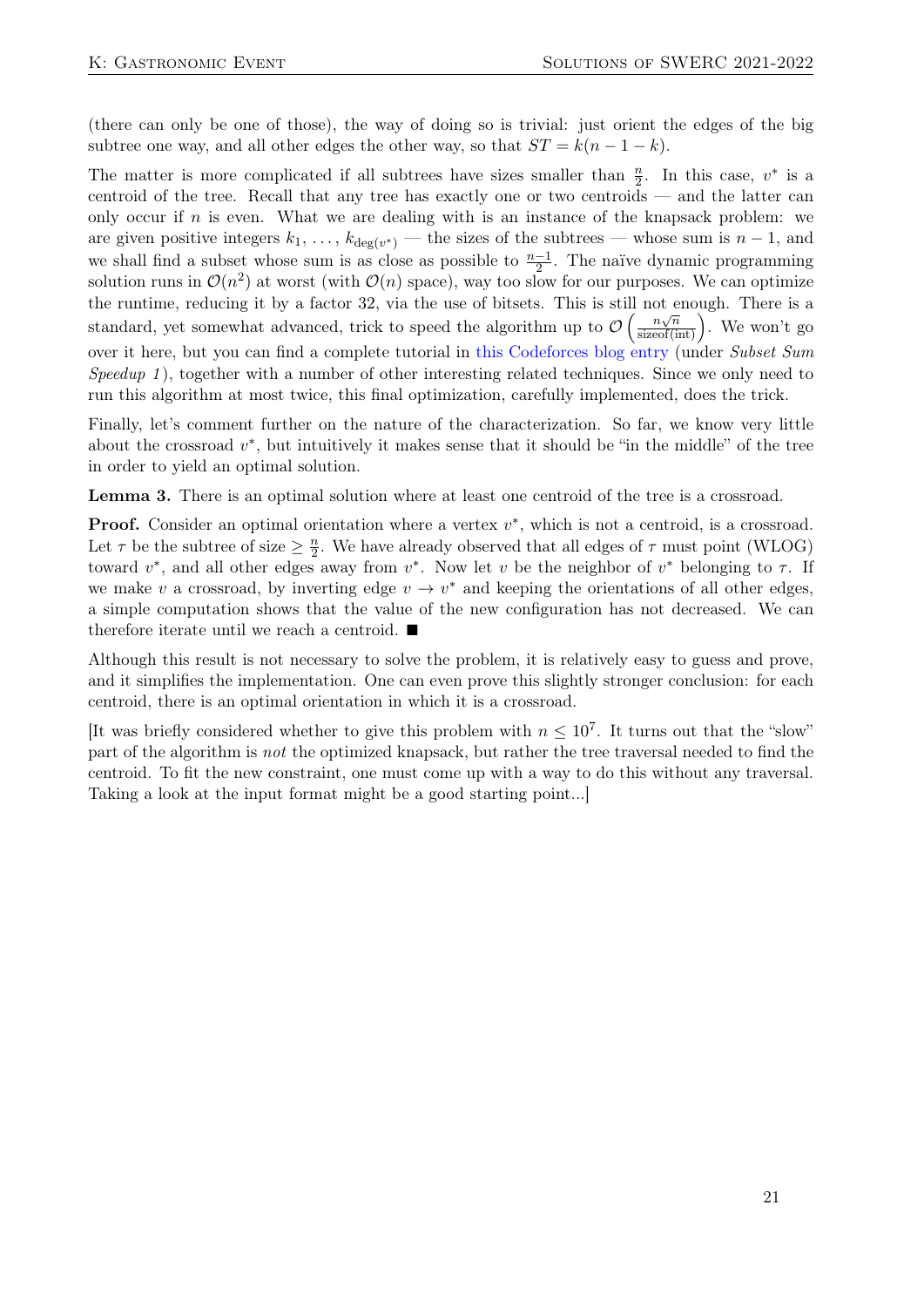# $|L|$  Circular Maze

| AUTHOR: | <b>SIMON MAURAS</b>       |
|---------|---------------------------|
|         | PREPARATION: SIMON MAURAS |

In this task, you are given circular mazes described by collections of walls, which can be either circular (constant radius) or straight (constant angle). The goal is to determine if a maze can be solved, that is, if there is a path from the center to the outside which does not cross any wall.

#### Reducing the problem to a grid maze

The first remark to be made is that this task can be reformulated into the much simpler problem of finding a path in a grid maze (with the left and right sides of the grid being connected by some portal). The image bellow illustrates the grid obtained from the first input sample, where each row corresponds to a radius (between 1 and 20) and each column corresponds to an angle (between 0 and 360). A possible path solving the maze is displayed in orange.



The first part of the solution consists of building the grid maze, and fill 2D arrays with the walls. Because walls do not overlap, it is sufficient to iterate over each wall (number of operations is in the order of  $t \cdot 20 \cdot 360 \leq 10^6$ ). Observe that with overlapping walls, the naïve implementation might be too slow (worst case is  $t \cdot n \cdot 360 \ge 10^8$ ), but one could compute cumulative sums of arrays containing the endpoints of walls.

Finally, we build the undirected graph where each cell is connected to the neighbouring cells such that there is no wall in between.

#### Solving the grid maze

Now that we have a grid maze, where each cell is connected to up to 4 neighbours, we need to determine if there is a path between the inside and the outside of the maze. The only remaining detail is to describe how we deal with the inside (below radius  $r = 1$ ) and the outside of the maze (above radius  $r = 20$ ). Multiple approaches exist:

- Adding two "sentinel" rows of cells to the maze, one at the bottom (inside) and one at the top (outside). Because there are no walls in sentinel rows, it is enough to pick (arbitrarily) one cell from each row and check if there is a path between them.
- Adding two special cells, one for the inside and one for the outside, connected (when there is no wall) to cells from the bottom and the top row. It is now enough to check if there is a path